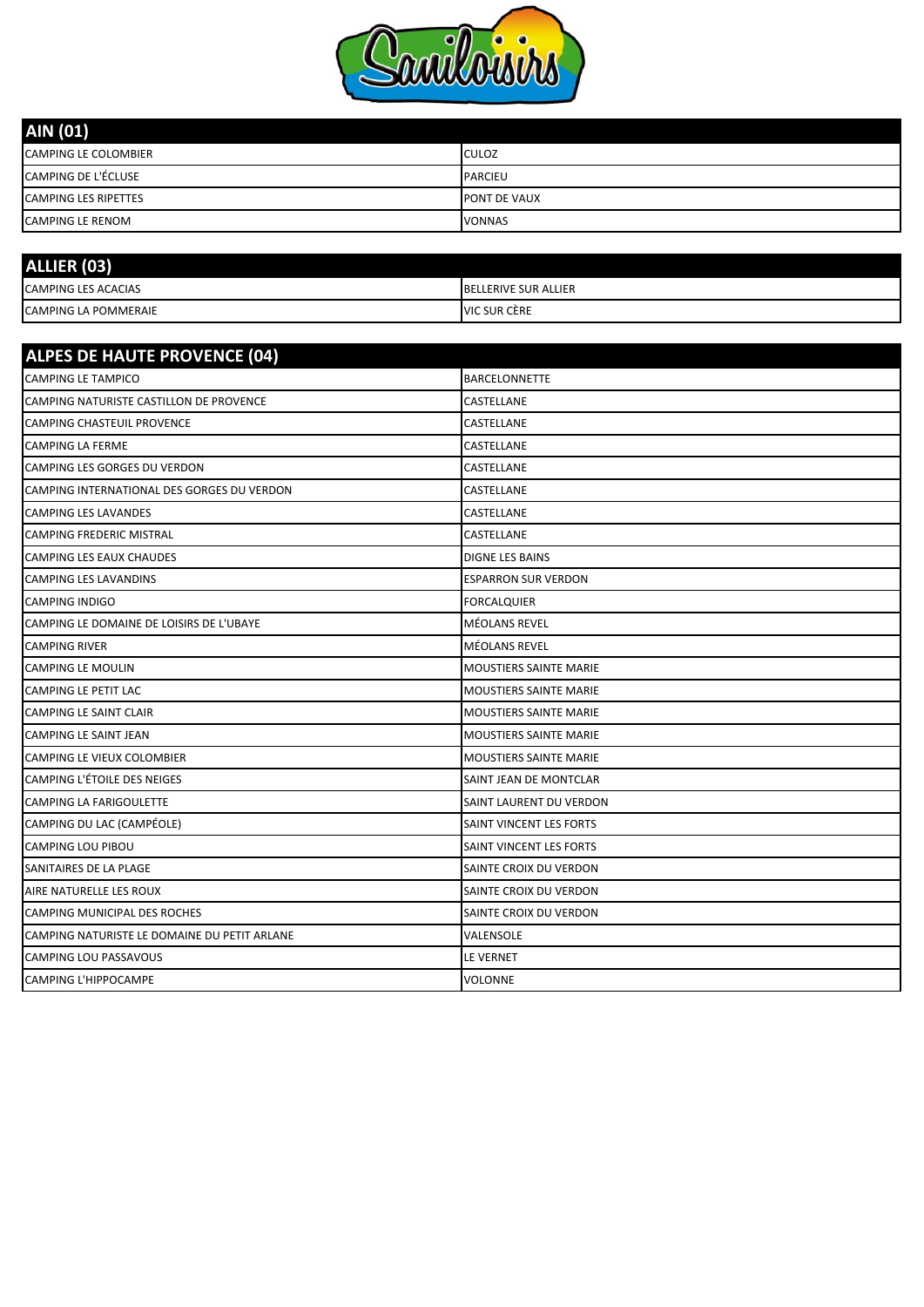

### **HAUTES ALPES (05)**

| CAMPING MUNICIPAL LE GOURET         | AIGUILLES EN QUEYRAS     |
|-------------------------------------|--------------------------|
| <b>CAMPING LES AUCHES</b>           | <b>ANCELLE</b>           |
| <b>CAMPING LA BAIE ST MICHEL</b>    | <b>CHORGES</b>           |
| <b>CAMPING LES GRILLONS</b>         | <b>EMBRUN</b>            |
| <b>CAMPING DE LA TOUR</b>           | <b>EMBRUN</b>            |
| <b>CAMPING DE MONTÉGLIN</b>         | LARAGNE                  |
| <b>CAMPING LES PRINCES D'ORANGE</b> | <b>ORPIERRE</b>          |
| <b>CAMPING LES HAUTS DE ROSANS</b>  | <b>ROSANS</b>            |
| CAMPING LE CLOS DU LAC (CAMPÉOLE)   | <b>SAINT APPOLINAIRE</b> |
| <b>CAMPING LES 2 SOLEILS</b>        | <b>SERRES</b>            |
| CAMPING LES VAUDOIS (CAMPÉOLE)      | <b>LES VIGNEAUX</b>      |
| CAMPING LE COUROUNBA (CAMPÉOLE)     | <b>LES VIGNEAUX</b>      |

| <b>ALPES MARITIMES (06)</b>         |                          |
|-------------------------------------|--------------------------|
| <b>CAMPING LES FRENES</b>           | <b>ANTIBES</b>           |
| CAMPING GREEN PARK (HOMAIR)         | <b>CAGNE SUR MER</b>     |
| <b>WC PUBLICS DU PALAIS MIRAMAR</b> | <b>CANNES</b>            |
| WC PUBLICS PALAIS DES FESTIVALS     | <b>CANNES</b>            |
| ÉBÉNISTERIE MARINE                  | <b>CANNES</b>            |
| <b>CAMPING LES PINÈDES</b>          | LA COLLE SUR LOUP        |
| CAMPING LE VALLON ROUGE             | LA COLLE SUR LOUP        |
| <b>CAMPING LA FERME RIOLA</b>       | <b>CONTES</b>            |
| LA LYONNAISE DES EAUX               | <b>MOUGINS</b>           |
| CAMPING LE SAINT LOUIS              | LA ROQUETTE SUR SIAGNE   |
| <b>CAMPING LA VIEILLE FERME</b>     | <b>VILLENEUVE LOUBET</b> |
| <b>CAMPING LE PANORAMA</b>          | <b>VILLENEUVE LOUBET</b> |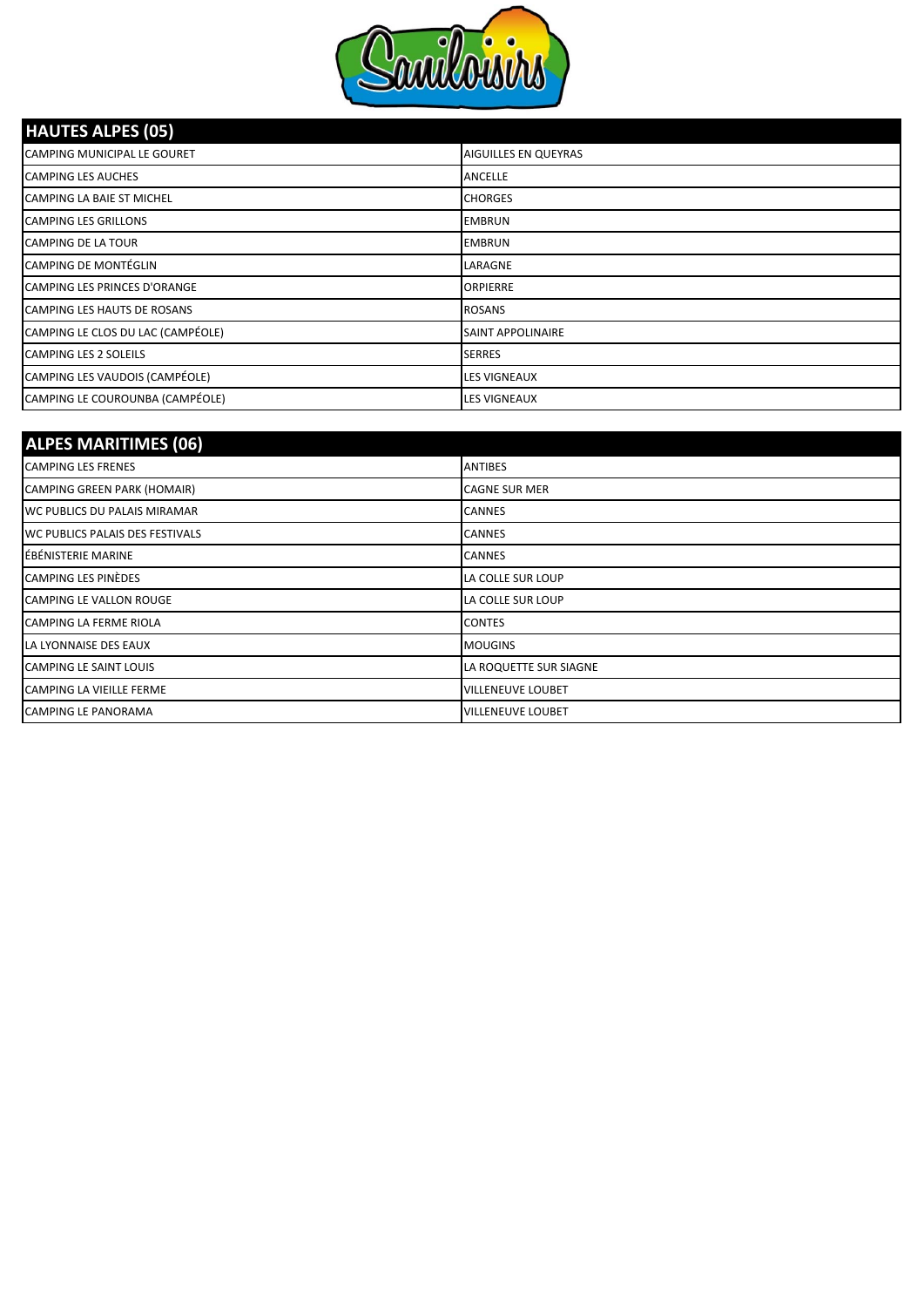

| <b>ARDÈCHE (07)</b>                    |                             |
|----------------------------------------|-----------------------------|
| CAMPING LA CHAREYRASSE                 | <b>AUBENAS</b>              |
| CAMPING LES CIGALES                    | <b>BERRIAS ET CASTELIAU</b> |
| CAMPING LE VIEUX MOULIN                | BERRIAS ET CASTELJAU        |
| CAMPING LES CHÊNES                     | <b>CHAUZON</b>              |
| CAMPING MUNICIPAL LA CHEZE             | LE CHEYLARD                 |
| CAMPING LE MERLE ROUX                  | CHOMERAC                    |
| <b>CAMPING L'OASIS</b>                 | ÉCLASSAN                    |
| <b>EYRIEUX CAMPING</b>                 | EYRIEUX                     |
| CAMPING LES CHATAIGNIERS               | <b>GRAVIÈRES</b>            |
| CAMPING LE ROCHEYROL                   | <b>GRAVIÈRES</b>            |
| GÎTE GASCOU                            | GRAVIÈRES                   |
| CAMPING LA MARETTE                     | <b>JOANNAS</b>              |
| CAMPING LABEAUME LOISIRS               | LABEAUME                    |
| CAMPING LOU CARETOU                    | LAGORCE                     |
| CAMPING LE DOMAINE DE CHAUSSY (TOHAPI) | LAGORCE                     |
| CAMPING LE DOMAINE DE CHADEYRON        | LAGORCE                     |
| CAMPING LES GORGES DE L'IBIE           | LAGORCE                     |
| CAMPING L'OMBRAGE                      | <b>LAGORCE</b>              |
| PARC D'ATTRACTIONS 'PARC AVENUE'       | LANAS                       |
| CAMPING LE DOMAINE D'IMBOURS (CAPFUN)  | LARNAS                      |
| CAMPING LE ST AMAND                    | LAURAC EN VIVARAIS          |
| ARDÈCHE CAMPING                        | <b>PRIVAS</b>               |
| <b>CAMPING LES CRUSES</b>              | <b>RIBES</b>                |
| CAMPING LE DOMAINE D'ARLEBLANC         | ROSIÈRES                    |
| CAMPING LES HORTENSIAS                 | <b>ROSIÈRES</b>             |
| CAMPING LES PLATANES                   | ROSIÈRES                    |
| <b>CAMPING LE CARPENTY</b>             | <b>RUOMS</b>                |
| <b>CAMPING LA GRAND' TERRE</b>         | <b>RUOMS</b>                |
| <b>CAMPING MUNICIPAL</b>               | <b>RUOMS</b>                |
| <b>CAMPING LE PETIT BOIS</b>           | <b>RUOMS</b>                |
| <b>COLLÈGE PRIVÉ ST JOSEPH</b>         | <b>RUOMS</b>                |
| <b>STADE MUNICIPAL</b>                 | <b>RUOMS</b>                |
| CAMPING LE TROU D'OO                   | SAINT DIDIER SOUS AUBENAS   |
| CAMPING LE DOMAINE DE BRIANGE          | SAINT REMÈZE                |
| CAMPING LE PONTET                      | SAINT MARTIN D'ARDÈCHE      |
| <b>CAMPING LA CLAYSSE</b>              | SAINT SAUVEUR DE CRUZIÈRES  |
| CAMPING LE CHAMBOURLAS                 | SAINT VINCENT DE DURFORT    |
| <b>CAMPING LE CHAUVIEUX</b>            | <b>SALAVAS</b>              |
| CAMPING LE CLAPAS                      | SALAVAS                     |
| <b>CAMPING INTERNATIONAL</b>           | SALAVAS                     |
| CAMPING LE CHASSEZAC                   | SAMPZON                     |
| <b>CAMPING RIVIERA</b>                 | SAMPZON                     |
| CAMPING LE SOLEIL VIVARAIS             | SAMPZON                     |
| CAMPING LE SUN                         | SAMPZON                     |
| CAMPING LE BELOS                       | <b>THUEYTS</b>              |
| <b>CAMPING LES FOULONS</b>             | TOURNON SUR RHÔNE           |
| <b>CAMPING LE PASTURAL</b>             | <b>UCEL</b>                 |
| <b>CAMPING LA ROUBINE</b>              | <b>VALLON PONT D'ARC</b>    |
| CAMPING CASTANHADA                     | <b>LES VANS</b>             |
| CAMPING LE DOMAINE DES CHÊNES          | <b>LES VANS</b>             |
| <b>CAMPING LE CHAUDEBRY</b>            | VINEZAC                     |
|                                        |                             |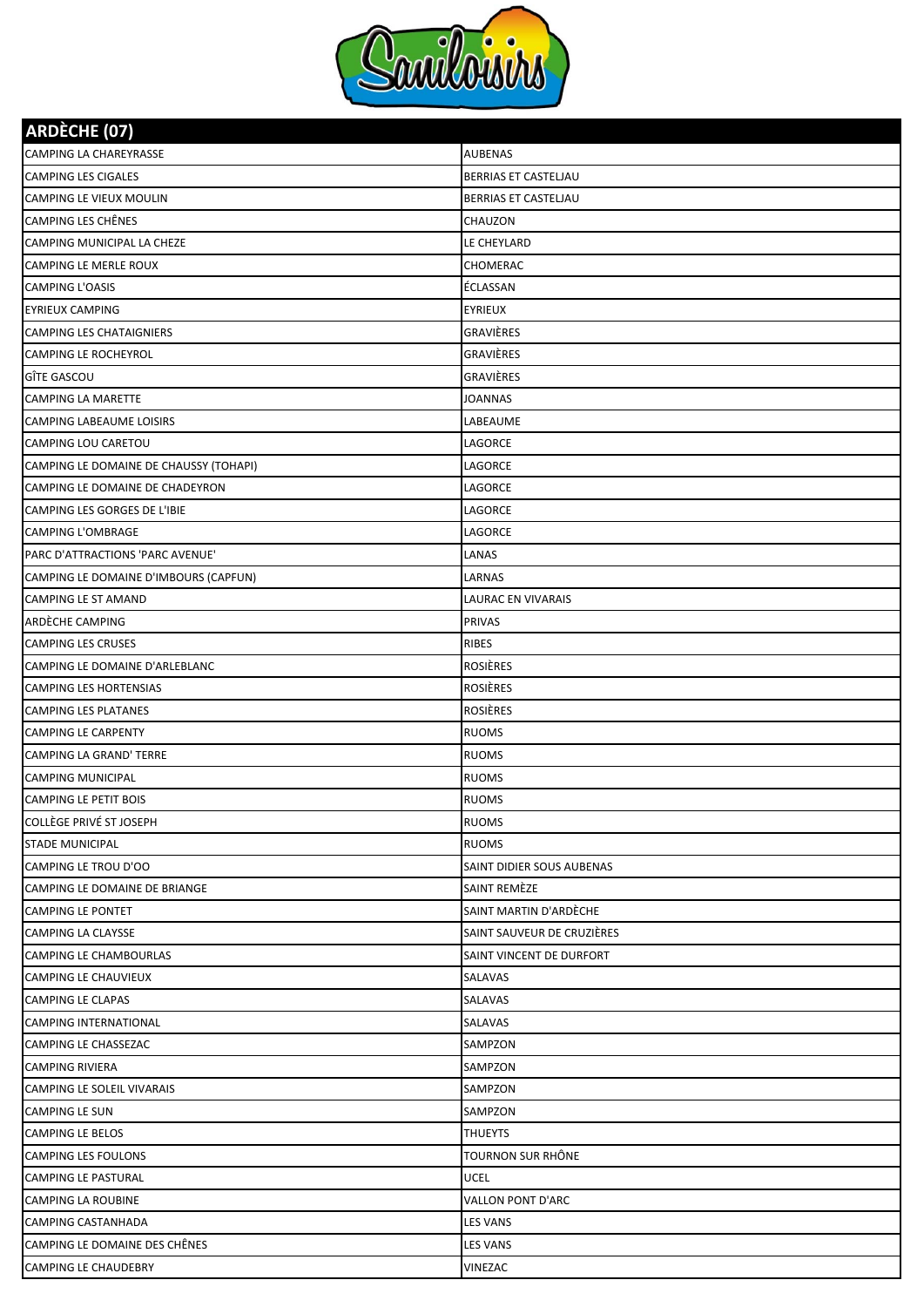

| ARIÈGE (09)                        |                  |
|------------------------------------|------------------|
| <b>CAMPING DE LA BESSE</b>         | <b>CAMON</b>     |
| COMITÉ D'ENTREPRISE AUBERT & DUVAL | <b>PAMIERS</b>   |
| CAMPING MUNICIPAL LA BEXANELLE     | <b>VICDESSOS</b> |

| .<br><b>AUI</b>                             |                      |
|---------------------------------------------|----------------------|
| PING LE DOMAINE DE BEL AIR<br><b>CAMPIN</b> | <b>BAR SUR SEINE</b> |

| <b>AUDE (11)</b>                             |                       |
|----------------------------------------------|-----------------------|
| CAMPING DE LA CITÉ                           | CARCASSONNE           |
| CAMPING NATURISTE LA GRANDE COSSE            | <b>FLEURY D'AUDE</b>  |
| <b>CAMPING LE PECH ROUGE</b>                 | <b>GRUISSAN</b>       |
| <b>CAMPING LES AYGUADES</b>                  | <b>GRUISSAN</b>       |
| <b>CAPITAINERIE DU PORT</b>                  | <b>GRUISSAN</b>       |
| CAMPING ADHCO COMPAGNIE DES HAUTES CORBIÈRES | <b>LAROQUE</b>        |
| <b>CAMPING CAP LEUCATE</b>                   | <b>LEUCATE</b>        |
| <b>CAMPING LES COUSSOULES</b>                | <b>LEUCATE</b>        |
| <b>CAMPING LES RIVES</b>                     | <b>LEUCATE</b>        |
| <b>CAMPING CLUB MIMOSA'S</b>                 | <b>NARBONNE PLAGE</b> |
| CAMPING LA CÔTE DES ROSES (CAMPÉOLE)         | <b>NARBONNE PLAGE</b> |
| CAMPING LE SOLEIL D'OC                       | <b>NARBONNE PLAGE</b> |
| CAMPING LA CÔTE VERMEILLE                    | PORT LA NOUVELLE      |
| CAMPING L'ÉTOILE D'OC                        | POUZOLS EN MINERVOIS  |
| <b>CAMPING LA GRANGE NEUVE</b>               | <b>SIGEAN</b>         |

| <b>AVEYRON (12)</b>               |                            |
|-----------------------------------|----------------------------|
| <b>CAMPING CAZES</b>              | <b>AGUESSAC</b>            |
| CAMPING LE MOULIN DE LA GALINIÈRE | <b>BOYNE</b>               |
| <b>SALLE POLYVALENTE</b>          | <b>CABANES</b>             |
| <b>CAMPING LARRIBAL</b>           | <b>MILLAU</b>              |
| <b>CAMPING MILLAU PLAGE</b>       | <b>MILLAU</b>              |
| <b>CAMPING LES RIVAGES</b>        | <b>MILLAU</b>              |
| <b>CAMPING LE VAL DE CANTOBRE</b> | <b>NANT</b>                |
| <b>CAMPING LES PEUPLIERS</b>      | <b>RIVIÈRE SUR TARN</b>    |
| CAMPING LA BOISSIÈRE (TOHAPI)     | <b>SAINT GENIEZ D'OLTZ</b> |
| CAMPING CAUSSE ET VALLÉES         | SAINT GENIEZ D'OLTZ        |

#### **BOUCHES DU RHONE (13)**

| $1000$ ches both none (19)       |                                 |
|----------------------------------|---------------------------------|
| <b>CAMPING LE CRIN BLANC</b>     | <b>ALBARON</b>                  |
| <b>CAMPING DE CEYRESTE</b>       | <b>CEYRESTE</b>                 |
| <b>CAMPING LE MAS</b>            | LA COURONNE                     |
| <b>WC PUBLICS DES ÉCURIES</b>    | <b>LAMANON</b>                  |
| <b>WC PUBLICS DU STADE</b>       | LAMANON                         |
| <b>CAMPING DE LA CRAU</b>        | SAINT MARTIN DE CRAU            |
| <b>CAMPING LA CHAPELETTE</b>     | SAINT MARTIN DE CRAU            |
| CAMPING FÉLIX LA BASTIDE         | SAINT MITRE LES REMPARTS        |
| <b>CAMPING LE NEPTUNE</b>        | <b>SAINT MITRE LES REMPARTS</b> |
| CAMPING LE PÉGOMAS               | SAINT RÉMY DE PROVENCE          |
| <b>CAMPING LA BRISE</b>          | LES SAINTES MARIES DE LA MER    |
| CAMPING LE CLOS DU RHÔNE         | LES SAINTES MARIES DE LA MER    |
| <b>CAMPING LES BOIS FLOTTÉS</b>  | <b>SALINS DE GIRAUD</b>         |
| COLLÈGE PRIVÉ DE LA PRÉSENTATION | <b>SALON DE PROVENCE</b>        |

| CALVADOS (14)                   |                              |
|---------------------------------|------------------------------|
| <b>CAMPING LE FANAL</b>         | <b>ISIGNY SUR MER</b>        |
| <b>CAMPING ARIANE</b>           | <b>IMERVILLE FRANCEVILLE</b> |
| CAMPING LE CLOS DU MONT CRIQUET | <b>OUILLY DU HOULEY</b>      |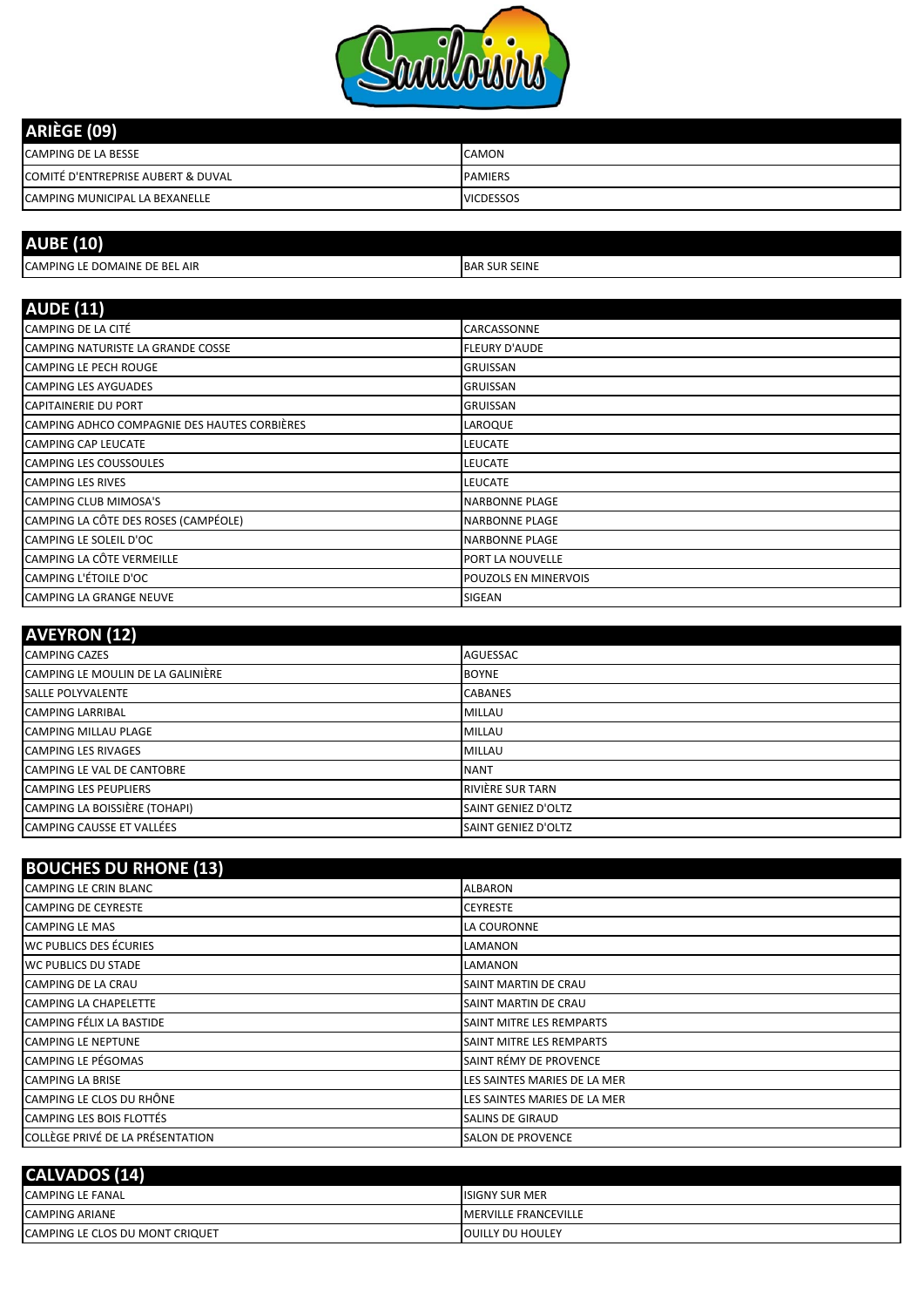

#### **CHARENTE (16)**

CAMPING MARCO DE BIGNAC **BIGNAC** BIGNAC **BIGNAC** 

| <b>CHARENTE MARITIME (17)</b>           |                         |
|-----------------------------------------|-------------------------|
| <b>CAMPING LE CORMORAN</b>              | ARS EN RÉ               |
| <b>CAMPING LES DUNES</b>                | ARS EN RÉ               |
| CAMPING LES AMIS DE LA PLAGE (CAMPÉOLE) | LE BOIS PLAGE EN RÉ     |
| <b>CAMPING LA TOUR DES PRISES</b>       | LA COUARDE EN RÉ        |
| <b>CAMPING LE MONTET</b>                | DOLUS D'OLÉRON          |
| CAMPING LA CÔTE SAUVAGE                 | <b>LES MATHES</b>       |
| CAMPING LE PLATIN (CAMPÉOLE)            | <b>RIVEDOUX PLAGE</b>   |
| CAMPING LA REDOUTE (CAMPÉOLE)           | <b>RIVEDOUX PLAGE</b>   |
| CAMPING CLAIREFONTAINE (CAMPÉOLE)       | <b>ROYAN PONTAILLAC</b> |
| CAMPING LE LOGIS DU BREUIL              | SAINT AUGUSTIN SUR MER  |
| <b>CAMPING LES 4 VENTS</b>              | SAINT GEORGES D'OLÉRON  |
| CAMPING SÉQUOÏA PARC                    | SAINT JUST LUZAC        |
| <b>CAMPING FLEUR DE CAMARGUE</b>        | SAINT PIERRE D'OLÉRON   |
| CAMPING MONPLAISIR (VITALYS)            | SAINT TROJAN LES BAINS  |
| <b>CAMPING LES GENÊTS</b>               | LA TREMBLADE            |

| <b>COR</b>                       |                               |
|----------------------------------|-------------------------------|
| CAMPING LE COIROUX (CAMPÉOLE)    | <b>AUBAZINE</b>               |
| CAMPING DU LAC (AQUADIS LOISIRS) | <b>MARCILLAC LA CROISILLE</b> |

| <b>CORSE (20)</b>                        |                        |
|------------------------------------------|------------------------|
| <b>CAMPING LES MIMOSAS</b>               | <b>AJACCIO</b>         |
| <b>CAMPING LA PLAGE</b>                  | <b>ALGAJOLA</b>        |
| ECOLE JEANNE D'ARC                       | <b>BASTIA</b>          |
| CAMPO DI LECCIA                          | <b>BONIFACIO</b>       |
| <b>CAMPING LA TRINITÉ</b>                | <b>BONIFACIO</b>       |
| <b>CAMPING PERTAMINA VILLAGE</b>         | <b>BONIFACIO</b>       |
| CAMPING NATURISTE LE DOMAINE DE BAGHEERA | <b>BRAVONE PLAGE</b>   |
| <b>CAMPING VICTOR GERONIMI</b>           | <b>BRAVONE PLAGE</b>   |
| <b>CAMPING LA VALLÉE</b>                 | BELVÉDÈRE DE CAMPOMORO |
| <b>CAMPING PARADELLA</b>                 | CALENZANA              |
| <b>CAMPING BELLA VISTA</b>               | CALVI                  |
| <b>CAMPING TORACCIA</b>                  | CARGÈSE                |
| <b>CAMPING BODRI</b>                     | CORBARA                |
| <b>GROUPE SCOLAIRE</b>                   | <b>FURIANI</b>         |
| <b>CAMPING LES 2 TORRENTS</b>            | GALERIA                |
| <b>CAMPING LES OLIVIERS</b>              | ÎLE ROUSSE             |
| <b>CAMPING OLZO</b>                      | ÎLE ROUSSE             |
| <b>CAMPING LE DAMIER</b>                 | PIANOTOLLI CALDARELLO  |
| <b>CAMPING KEVANO PLAGE</b>              | PIANOTOLLI CALDARELLO  |
| <b>CAMPING ARUTOLI</b>                   | PORTO VECCHIO          |
| <b>CAMPING LA BAIE DES VOILES</b>        | PORTO VECCHIO          |
| <b>CAMPING LES JARDINS DU GOLFE</b>      | PORTO VECCHIO          |
| <b>CAMPING LA VETTA</b>                  | PORTO VECCHIO          |
| OGEC SAINTE DEVOTE                       | PORTO VECCHIO          |
| <b>CAMPING COLOMBA</b>                   | <b>PROPRIANO</b>       |
| <b>CAMPING LE RAS L'BOL</b>              | <b>OLMETO PLAGE</b>    |
| CAMPITELLO CHEZ ANTOINE                  | <b>OLMETO PLAGE</b>    |
| <b>CAMPING CYRNOS</b>                    | <b>SERRA DI FERRO</b>  |
| <b>CAMPING ALFONSI FÉLIX</b>             | <b>SERRA DI FERRO</b>  |
| CAMPING LA CÔTE DES NACRES               | SARI SOLENZARA         |
| CAMPING U SUMMALU                        | <b>TIUCCIA</b>         |
| <b>CAMPING BAVELLA VISTA</b>             | ZONZA                  |
| <b>CAMPING LES RIVIÈRES</b>              | ZONZA                  |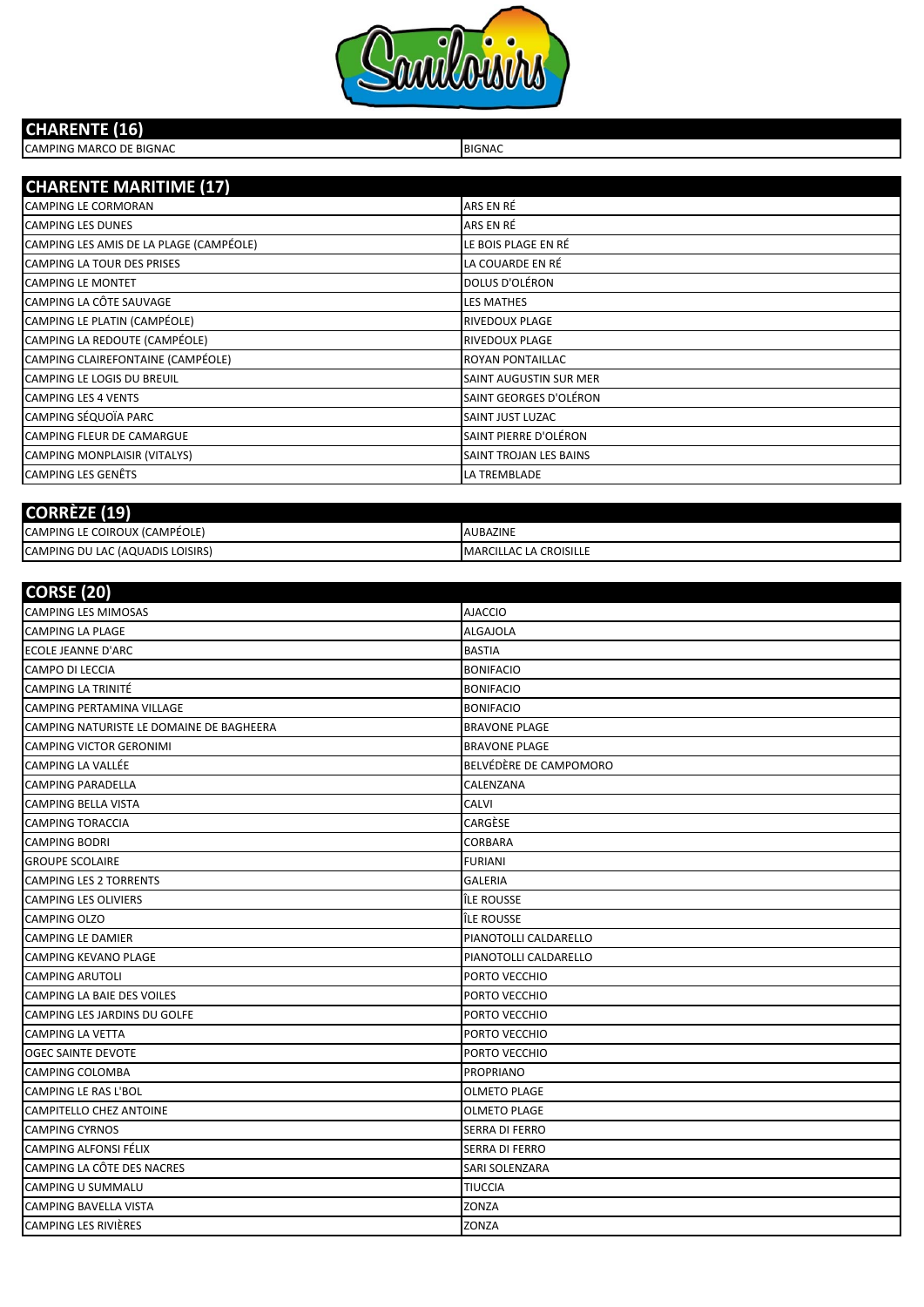

#### **COTES D'ARMOR (22)**

| <b>CAMPING LES PINS</b>                    | <b>EROUY</b>                                      |
|--------------------------------------------|---------------------------------------------------|
| <b>COLLEUX</b><br><b>CAMPING LES MONTS</b> | بد ANDRÉ<br>LUF '<br>I D<br>$\mathcal{U}$<br>-NFI |

| <b>DORDOGNE (24)</b>                  |                                |
|---------------------------------------|--------------------------------|
| CAMPING LE GRAND DAGUE (IRIS PARC)    | <b>ATUR</b>                    |
| <b>CAMPING DE MAISONNEUVE</b>         | CASTELNAUD LA CHAPELLE         |
| CAMPING LE MOULIN DE PAULHIAC         | <b>DAGLAN</b>                  |
| <b>CAMPING LE PARC</b>                | <b>LALINDE</b>                 |
| CAMPING LE MOULIN DE LA GUILLOU       | LALINDE                        |
| CAMPING LA FERME DE L'OFFRERIE        | <b>ROUFFIGNAC SAINT CERNIN</b> |
| <b>CAMPING LA FERME DE VILLENEUVE</b> | <b>SAINT ANDRE D'ALLAS</b>     |
| <b>CAMPING LE MONTANT</b>             | <b>SARLAT</b>                  |
| <b>IPÉRIGORD RESSOURCES</b>           | <b>TERRASSON</b>               |
| <b>CAMPING LES PASTOURELS</b>         | <b>VEYRINNES DE DOMME</b>      |
| <b>CAMPING LA PLAGE</b>               | <b>VEZAC</b>                   |

| <b>DOUBS (25)</b>           |                       |
|-----------------------------|-----------------------|
| <b>CAMPING LES FUVETTES</b> | <b>MALBUISSON</b>     |
| <b>CAMPING LE MOULIN</b>    | <b>PATORNAY</b>       |
| <b>CAMPING LES PÊCHEURS</b> | <b>PONT DE POITTE</b> |

| <b>DROME</b> (26)                         |                               |
|-------------------------------------------|-------------------------------|
| <b>CAMPING LA CHÂTAIGNERAIE</b>           | <b>ANNEYRON</b>               |
| <b>CAMPING LE GALLO ROMAIN</b>            | <b>BARBIÈRES</b>              |
| CAMPING LE BOIS DU CHATELAS               | <b>BOURDEAUX</b>              |
| CAMPING LE GRAND LIERNE (CAPFUN)          | CHABEUIL                      |
| <b>CAMPING LA CHAMARADE</b>               | CHAMARET                      |
| CAMPING LE DOMAINE DE GALAURE (IRIS PARC) | <b>CHATEAUNEUF DE GALAURE</b> |
| <b>CAMPING LES TRUFFIÈRES</b>             | <b>GRIGNAN</b>                |
| CAMPING LE DOMAINE DU MÛRIER              | <b>DIE</b>                    |
| <b>CAMPING LE GLANDASSE</b>               | <b>DIE</b>                    |
| <b>CAMPING LA PINÈDE</b>                  | <b>DIE</b>                    |
| CAMPING LA SOURCE DU JABRON               | <b>DIEULEFIT</b>              |
| CAMPING LES GRANDS PRÉS                   | <b>DIEULEFIT</b>              |
| CAMPING LE CHAMP LA CHÈVRE                | <b>LUS LA CROIX HAUTE</b>     |
| <b>CAMPING LES AVENIÈRES</b>              | <b>MANTHES</b>                |
| <b>CAMPING LES BASTETS</b>                | <b>MARSANNE</b>               |
| <b>CAMPING LA GRIVELIÈRE</b>              | <b>MONTRIGAUD</b>             |
| <b>CAMPING MUNICIPAL</b>                  | LA MOTTE CHALANCON            |
| <b>CAMPING LE GRAND BOIS</b>              | LE POËT CELARD                |
| <b>CAMPING LE COURIOU</b>                 | RECOUBEAU JANSAC              |
| CAMPING LE DOMAINE DE LA MAGERIE          | LA ROCHE SUR GRANE            |
| CAMPING INTERCOMMUNAL LE LAC DE CHAMPOS   | SAINT DONAT SUR L'HERBASSE    |
| <b>CAMPING LES ULÈZES</b>                 | SAINT DONAT SUR L'HERBASSE    |
| <b>CAMPING LE MATIN CALME</b>             | <b>VESC</b>                   |
| <b>CAVE DE LA VINSOBRAISE</b>             | <b>VINSOBRES</b>              |
| <b>DOMAINE D'ALOES</b>                    | <b>VINSOBRES</b>              |
| CAMPING LE DOMAINE DU SAGITTAIRE (CAPFUN) | <b>VINSOBRES</b>              |
|                                           |                               |

| <b>FINISTÈRE (29)</b>            |                             |
|----------------------------------|-----------------------------|
| <b>CAMPING LE LETTY</b>          | <b>BENODET</b>              |
| <b>COLLÈGE PENAR'CRÉACH</b>      | <b>BREST</b>                |
| <b>CAMPING LE KEROU</b>          | <b>CLOHARS CARNOËT</b>      |
| CAMPING LA PLAGE DE CLEUT ROUZ   | <b>FOUESNANT</b>            |
| <b>CAMPING LE KERLEVEN</b>       | <b>FOUESNANT</b>            |
| <b>CAMPING LE RAGUENES PLAGE</b> | <b>NEVEZ</b>                |
| <b>CAMPING LES DUNES</b>         | <b>PLOBANELEC LESCONILS</b> |
| CAMPING CREAC'H LANN             | <b>SAINT EVARZEC</b>        |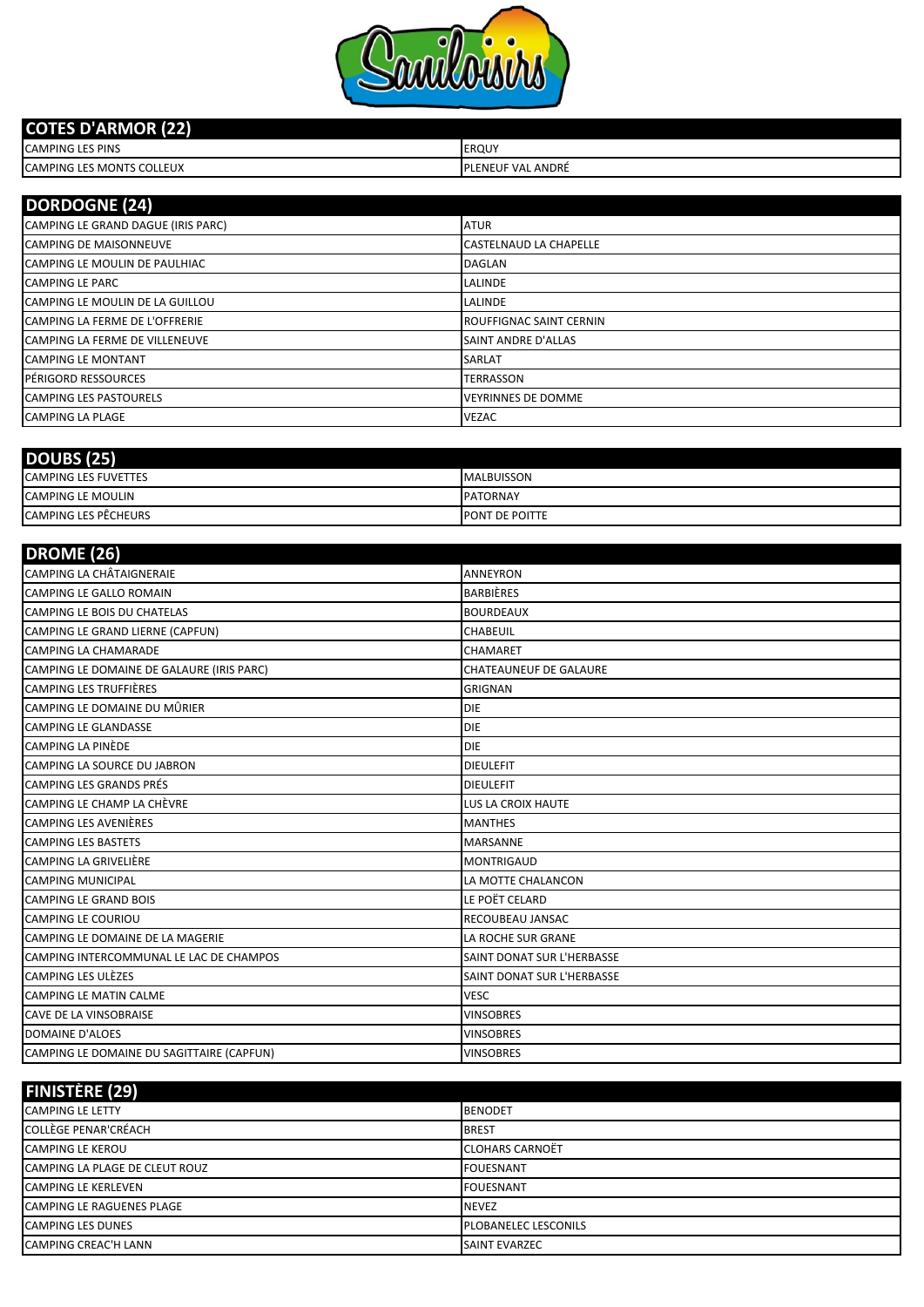

| <b>GARD (30)</b>                                |                              |
|-------------------------------------------------|------------------------------|
| CAMPING LE BELLEVUE EN CAMARGUE                 | <b>AIMARGUES</b>             |
| CAMPING LE CASTEL ROSE                          | ANDUZE                       |
| <b>CAMPING LE PRADAL</b>                        | ANDUZE                       |
| POTERIE DE LA MADELEINE                         | ANDUZE                       |
| CAMPING LA COQUILLE                             | <b>BAGNOLS SUR CÈZE</b>      |
| CAMPING LES GENÊTS D'OR                         | <b>BAGNOLS SUR CÈZE</b>      |
| <b>CAMPING LA COMBE</b>                         | <b>BARJAC</b>                |
| <b>WC PUBLICS</b>                               | <b>BESSÈGES</b>              |
| CAMPING LE DOMAINE DE GAUJAC                    | <b>BOISSET ET GAUJAC</b>     |
| <b>CAMPING MER ET CAMPAGNE</b>                  | CALVISSON                    |
| CAMPING LA CROIX CLÉMENTINE                     | CENDRAS                      |
| LA GROTTE DE LA COCALIÈRE                       | COURRY                       |
| <b>CAMPING LES AMANDIERS</b>                    | GALLARGUES LE MONTUEUX       |
| CAMPING LE MAS DES MOURGUES                     | <b>GALLICIAN</b>             |
| CAMPING LES AMARINES II                         | <b>GOUDARGUES</b>            |
| <b>CAMPING LA GRENOUILLE</b>                    | GOUDARGUES                   |
| CAMPING LE SAINT MICHELET                       | <b>GOUDARGUES</b>            |
| ÉCOLE PRIMAIRE                                  | GOUDARGUES                   |
| <b>CAMPING LA MARINE II</b>                     | LE GRAU DU ROI               |
| CAMPING LE BON SÉJOUR                           | LE GRAU DU ROI               |
| <b>CAMPING L'EDEN</b>                           | LE GRAU DU ROI               |
| <b>CAMPING DU SOLEIL</b>                        | LE GRAU DU ROI               |
| <b>COLONIE L'ESPOIR</b>                         | LE GRAU DU ROI               |
| ÉCOLE FONT COUVERTE                             | JONQUIÈRES SAINT VINCENT     |
| CAMPING LES CHÊNES                              | JUNAS                        |
| <b>CAMPING L'OLIVIER</b>                        | <b>JUNAS</b>                 |
| ÉCOLE INTERCOMMUNALE                            | MANDUEL                      |
| ÉCOLE MATERNELLE FRANÇOIS FOURNIER              | MANDUEL                      |
| SALLE DE BOXE                                   | MANDUEL                      |
| <b>CAMPING LE FIEF</b>                          | <b>MASSILLARGUES ATTUECH</b> |
| <b>CAMPING LES PLANS</b>                        | <b>MIALET</b>                |
| FOYER ASSOCIATIF DE LA SIGOULETTE               | MOLIÈRES SUR CÈZE            |
| CAMPING MUNICIPAL LE DOMAINE DE LA BASTIDE      | NÎMES                        |
| CAMPING LE CAYLOU                               | <b>LES PLANTIERS</b>         |
| <b>CAPITAINERIE DU PORT</b>                     | PORT CAMARGUE                |
| <b>CAMPING LA SOUSTA</b>                        | <b>REMOULINS</b>             |
| <b>CAMPING LA TOUR</b>                          | SAINT AMBROIX                |
| CAMPING LA PLAGE                                | SAINT ANDRÉ DE ROQUEPERTUIS  |
| <b>CAMPING LES VISTES</b>                       | SAINT JEAN DE CEYRARGUES     |
| CAMPING ISIS EN CEVENNES                        | SAINT JULIEN LA NEF          |
| CAMPING LA FLEUR DE CAMARGUE                    | SAINT LAURENT D'AIGOUZE      |
| LA GROTTE DE LA SALAMANDRE                      | SAINT PRIVAT DE CHAMPCLOS    |
| CAMPING LE DOMAINE DE LABEILLER                 | SAINT VICTOR DE MALCAP       |
| CAMPING LA CABARESSE                            | SALAZAC                      |
| CAMP G.C.U.                                     | SAUMANE                      |
| CAMPING LE DOMAINE DE MASSEREAU                 | SOMMIÈRES                    |
| WC MUNICIPAUX                                   | SOMMIÈRES                    |
| PISCINE MUNICIPALE                              | SOMMIÈRES                    |
| CAMPING MUNICIPAL LE GARANEL                    | SOMMIÈRES                    |
| CAMPING LE PRÉ SAINT ANDRÉ                      | SOUVIGNARGUES                |
| CAMPING LES GORGES DE L'HERAULT                 | SUMÈNE                       |
| CAMPING LE PONT DE LA SELLE                     | SUMÈNE                       |
| CAMPING CÉVENNES PROVENCE                       | THOIRAS                      |
| <b>CAMPING LA POMMERAIE</b>                     | <b>THOIRAS</b>               |
| CAMPING LA CORCONNE                             | VALLERAUGUE                  |
| <b>CAMPING LES TOURRADES</b>                    | VAUVERT                      |
| CAMPING LE VAL DE L'ARRE<br>CAMPING LA CORCONNE | LE VIGAN<br>VALLERAUGUE      |
| CAMPING L'ÎLE DES PAPES (CAMPÉOLE)              |                              |
|                                                 | VILLENEUVE LES AVIGNON       |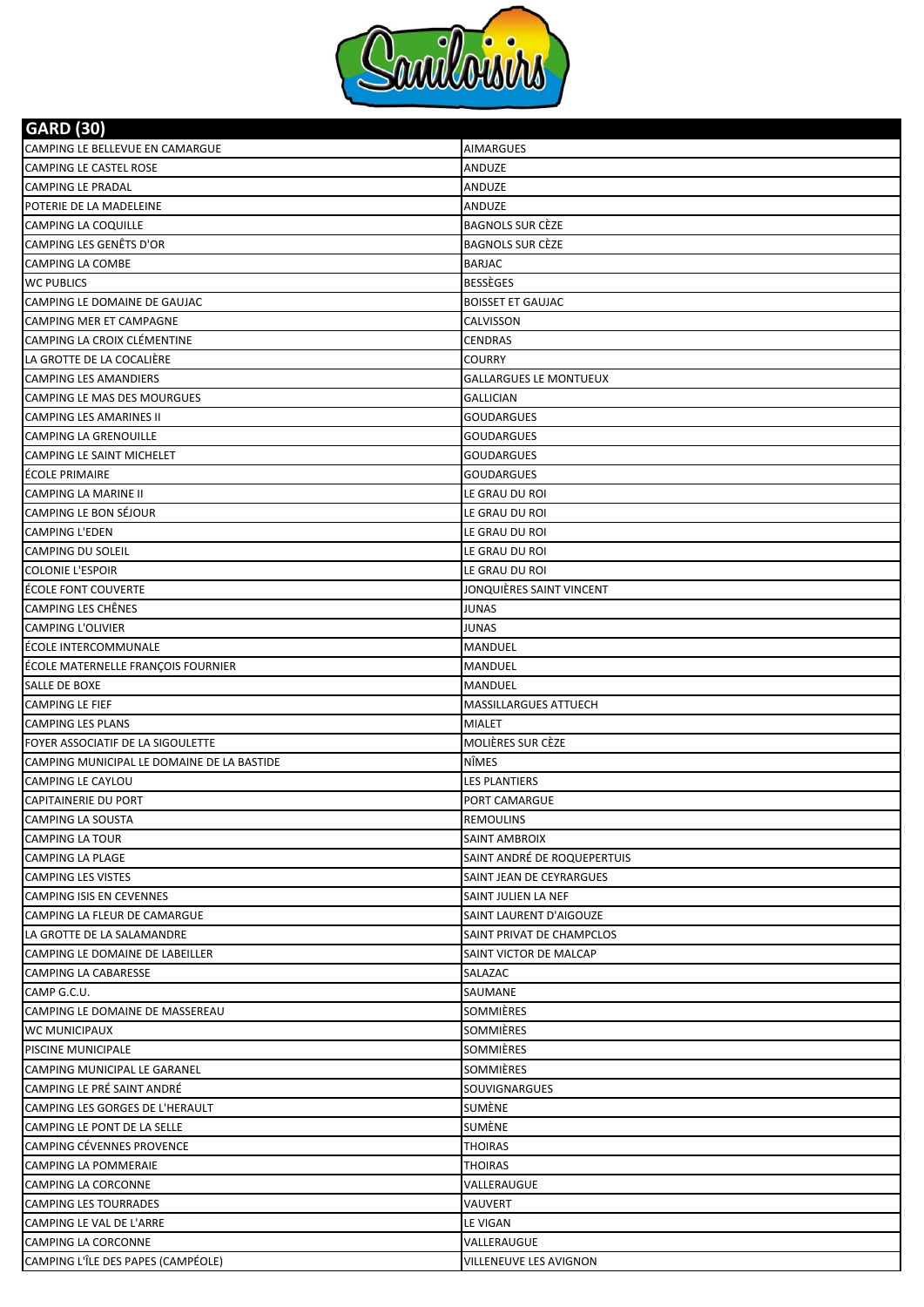

#### SOCIÉTÉ FORCLUM - AIRBUS A380 COLOMIERS CAMPING LE PARDAILLAN GONDRIN CAMPING LE LAHOUNT **LELIN LAPUJOLLE GERS (32) HAUTE GARONNE (31)**

| <b>CAMPING LA PLAGE</b>             | VERDUZAN                  |
|-------------------------------------|---------------------------|
|                                     |                           |
| <b>GIRONDE (33)</b>                 |                           |
| ÉCOLE COMMUNALE                     | <b>BOULIAC</b>            |
| CAMP UCPA - AIRE DU LAC             | <b>CARCANS</b>            |
| CAMP UCPA - LA DUNE BLEUE           | <b>CARCANS</b>            |
| <b>CAMPING LES GRANDS PINS</b>      | LACANAU OCÉAN             |
| <b>CAMPING SAMBA</b>                | <b>LACANAU DE MIOS</b>    |
| <b>CENTRE HÉLIO MARIN</b>           | LESPARRE MÉDOC            |
| <b>CAMPING LES OURMES</b>           | <b>HOURTIN</b>            |
| CENTRE ÉDUCATIF FERMÉ               | <b>SAINTE EULALIE</b>     |
| CAMPING LE VAL DE L'EYRE            | <b>SALLES</b>             |
| CAMPING L'AMÉLIE PLAGE              | <b>SOULAC SUR MER</b>     |
| <b>CAMPING LE PALACE</b>            | <b>SOULAC SUR MER</b>     |
| <b>CAMPING LE KER HELEN</b>         | LE TEICH                  |
| <b>CAMPING LE CHESNAYS</b>          | <b>VENDAYS MONTALIVET</b> |
| CAMPING NATURISTE C.H.M. MONTALIVET | <b>VENDAYS MONTALIVET</b> |
| CAMPING DE MONTALIVET (CAMPÉOLE)    | <b>VENDAYS MONTALIVET</b> |
| <b>CAMPING LE ROYANNAIS</b>         | <b>VERDON SUR MER</b>     |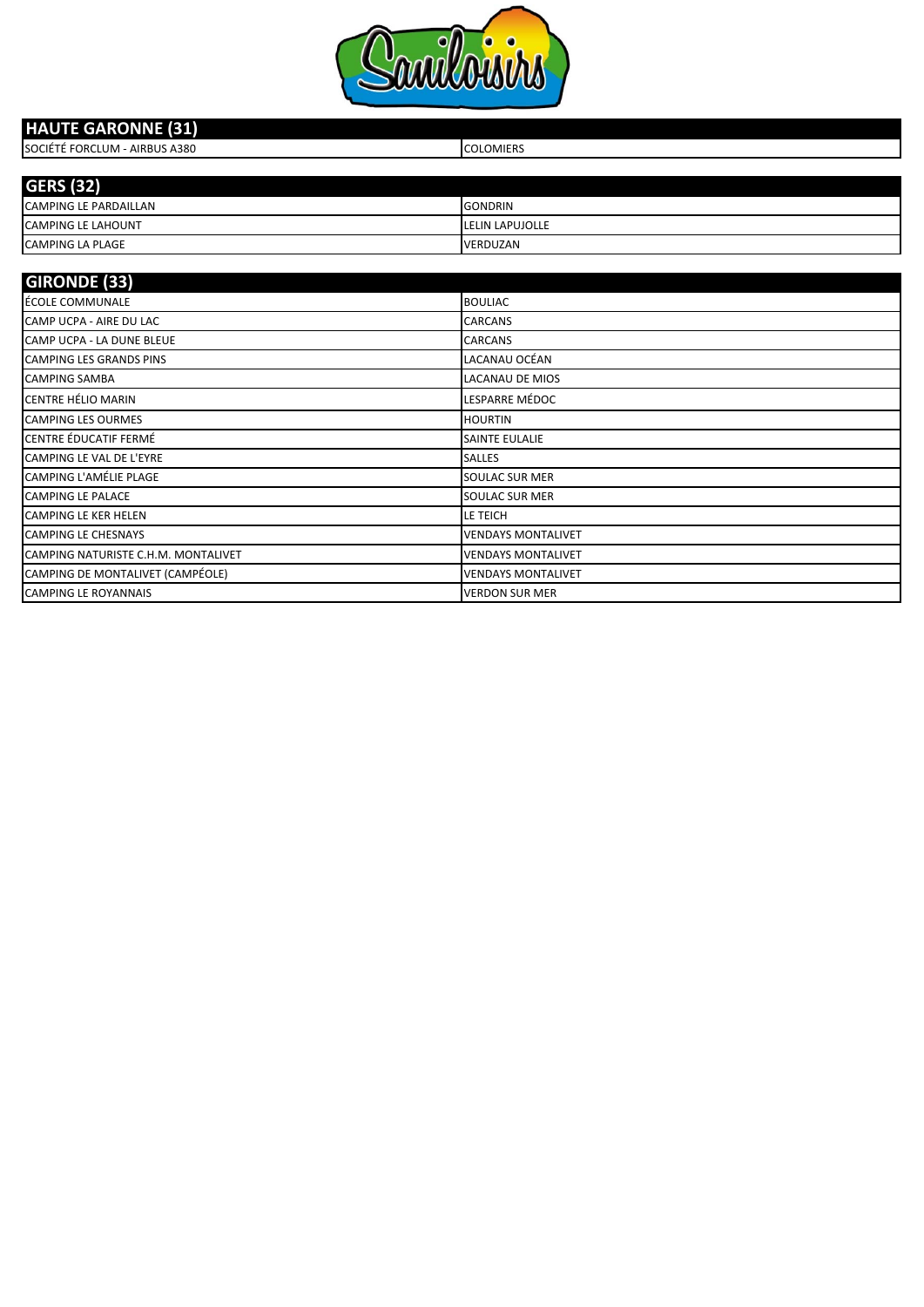

**HÉRAULT (34)**

| <b>NENAULI</b> (34)                                   |                                      |
|-------------------------------------------------------|--------------------------------------|
| <b>CAMPING L'AIR MARIN</b>                            | AGDE                                 |
| CAMPING LES CANOËS                                    | AGDE                                 |
| CAMPING LA CANOTTE                                    | AGDE                                 |
| CAMPING LE CAP AGATHOIS                               | AGDE                                 |
| CAMPING LES CHAMPS BLANCS                             | AGDE                                 |
| <b>CAMPING L'ESCALE</b>                               | AGDE                                 |
| CAMPING L'INTERNATIONAL DE L'HÉRAULT                  | AGDE                                 |
| <b>CAMPING LA MER</b>                                 | AGDE                                 |
| CAMPING MER ET SOLEIL                                 | AGDE                                 |
| <b>CAMPING LE NEPTUNE</b>                             | AGDE                                 |
| CAMPING LA PÉPINIÈRE                                  | AGDE                                 |
| <b>CAMPING LES PINS</b>                               | AGDE                                 |
| CAMPING LE ROCHELONGUE                                | AGDE                                 |
| <b>CAMPING LES SABLETTES</b>                          | AGDE                                 |
| CAMPING LES SEPT FONDS (TOHAPI)                       | AGDE                                 |
| CAMPING LE MAS DE PADRE                               | <b>BALARUC LES BAINS</b>             |
| <b>CANAL GYM</b>                                      | <b>BÉZIERS</b>                       |
| CAMPING LE VAL D'HÉRAULT                              | <b>BRISSAC</b>                       |
| CAMPING LES RIVIÈRES                                  | CANET                                |
| <b>MAIRIE</b>                                         | CANET                                |
| CAMPING LE PLEIN AIR DES CHÊNES                       | <b>CLAPIERS</b>                      |
| <b>CAMPING LES PEUPLIERS</b>                          | <b>COLOMBIERS</b>                    |
| <b>CAMPING LE BOTANIC</b>                             | <b>FABRÈGUES</b>                     |
| CAMPING LES MÉLIAS                                    | <b>FOS</b>                           |
| <b>CAMPING LE SOLEIL</b>                              | <b>FRONTIGNAN</b>                    |
| <b>CAMPING LES TAMARIS</b>                            | <b>FRONTIGNAN</b>                    |
| <b>CENTRE DE VACANCES</b>                             | <b>FRONTIGNAN</b>                    |
| <b>CAMPING LES CIGALES</b>                            | LA GRANDE MOTTE                      |
| CAMPING MUNICIPAL LA PETITE MOTTE                     | LA GRANDE MOTTE                      |
| CAMPING LE FOU DU ROI                                 | LANSARGUES                           |
| <b>CAMPING L'EDEN</b>                                 | LATTES                               |
| <b>CAMPING L'OLIVERAIE</b>                            | LAURENS                              |
| CAMPING LE MAS DE L'ISLE                              | LUNEL                                |
| <b>CAMPING LE BON PORT</b>                            | LUNEL                                |
| CAMPING LE PONT DE LUNEL<br><b>CAMPING BEAUSÉJOUR</b> | LUNEL                                |
|                                                       | <b>MARSEILLAN PLAGE</b>              |
| <b>CAMPING L'EUROPE</b>                               | MARSEILLAN PLAGE                     |
| CAMPING LA CRÉOLE                                     | MARSEILLAN PLAGE                     |
| <b>CAMPING LE GALET</b><br>CAMPING LE LANGUEDOC       | MARSEILLAN PLAGE<br>MARSEILLAN PLAGE |
|                                                       |                                      |
| CAMPING LE PARADOU                                    | MARSEILLAN PLAGE<br>MARSEILLAN PLAGE |
| CAMPING LE RIEU<br><b>CAMPING LE ROBINSON</b>         |                                      |
|                                                       | MARSEILLAN PLAGE                     |
| CAMPING LES MOUETTES                                  | MARSEILLAN PLAGE                     |
| CAMPING LES SIRÈNES<br>M.C.H.                         | MARSEILLAN PLAGE                     |
| CAMPING LE REBAU                                      | MAURIN<br>MONTBLANC                  |
| <b>FOYER BEAUREGARD</b>                               | MONTPELLIER                          |
| AIRE POUR CAMPING-CARS                                | PALAVAS LES FLOTS                    |
| CAMPING LES ROQUILLES                                 | PALAVAS LES FLOTS                    |
| <b>CAPITAINERIE DU PORT</b>                           | PALAVAS LES FLOTS                    |
| <b>CENTRE NAUTIQUE</b>                                | PALAVAS LES FLOTS                    |
| <b>INSTITUT SAINT PIERRE</b>                          | PALAVAS LES FLOTS                    |
| PALAVAS CAMPING                                       | PALAVAS LES FLOTS                    |
| AQUAGYM SALMERON                                      | PÉZÉNAS                              |
| CAMPING LE SAINT CHRISTOL                             | PÉZÉNAS                              |
| <b>CAMPING LE NAVARRE</b>                             | PORTIRAGNES                          |
| CAMPING LES SABLONS                                   | PORTIRAGNES                          |
| <b>CENTRE ÉQUESTRE</b>                                | POUSSAN                              |
|                                                       |                                      |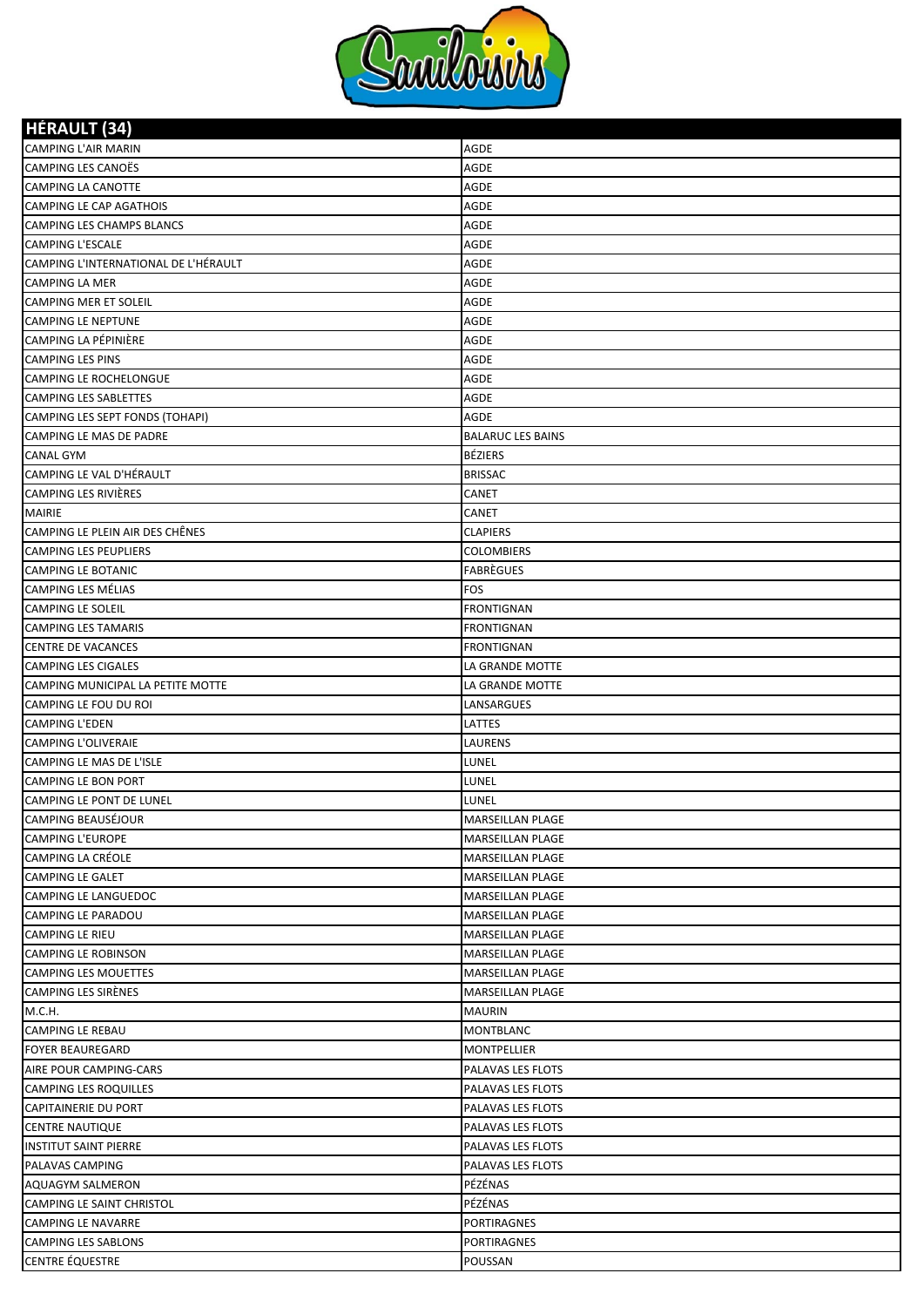

| <b>HÉRAULT (34) - SUITE</b>          |                        |
|--------------------------------------|------------------------|
| <b>CAMPING LES PINS PARASOLS</b>     | SAINT THIBÉRY          |
| <b>CAMPING LA GABINELLE</b>          | SAUVIAN                |
| <b>CAMPING ALOHA</b>                 | SÉRIGNAN PLAGE         |
| <b>CAMPING BEAUSÉJOUR</b>            | SÉRIGNAN PLAGE         |
| CAMPING LE CLOS VIRGILE              | SÉRIGNAN PLAGE         |
| <b>CAMPING LE GRAND LARGE</b>        | SÉRIGNAN PLAGE         |
| <b>CAMPING L'HERMITAGE</b>           | SÉRIGNAN PLAGE         |
| <b>CAMPING LA MAÏRE</b>              | SÉRIGNAN PLAGE         |
| <b>CAMPING LE LEVANT</b>             | <b>VALRAS PLAGE</b>    |
| <b>CAMPING LE CENTRAL</b>            | VALRAS PLAGE           |
| <b>CAMPING L'OCCITANIE</b>           | <b>VALRAS PLAGE</b>    |
| <b>CAMPING LES VAGUES</b>            | <b>VALRAS PLAGE</b>    |
| ÉCOLE                                | VENDEMIAN              |
| CAMPING LE DOMAINE MONPLAISIR        | <b>VENDRES</b>         |
| CAMPING LES FOULÈGUES                | <b>VENDRES</b>         |
| <b>CAMPING LES MIMOSAS</b>           | <b>VENDRES</b>         |
| <b>CAMPING LES SABLINES</b>          | <b>VENDRES</b>         |
| CAMPING L'AIR DE LA MER              | <b>VIAS</b>            |
| <b>CAMPING L'AIR MARIN</b>           | VIAS                   |
| <b>CAMPING CALIFORNIE PLAGE</b>      | <b>VIAS</b>            |
| <b>CAMPING CAYOLA</b>                | <b>VIAS</b>            |
| CAMPING LE DOMAINE DE LA DRAGONNIÈRE | VIAS                   |
| CAMPING LE DOMAINE SAINTE CÉCILE     | <b>VIAS</b>            |
| <b>CAMPING LES FLOTS BLEUS</b>       | <b>VIAS</b>            |
| <b>CAMPING HÉLIOS</b>                | VIAS                   |
| <b>CAMPING LE NAVARRE</b>            | <b>VIAS</b>            |
| CAMPING LE ROUCAN WEST               | <b>VIAS</b>            |
| <b>CAMPING LES TAMARIS</b>           | <b>VIAS</b>            |
| ALTÉA CAMPING                        | VIC LA GARDIOLE        |
| <b>CAMPING LES BERGES DU CANAL</b>   | VILLENEUVE LES BÉZIERS |

| 127<br><b>INDRF</b><br>Ы  |                |
|---------------------------|----------------|
| SOCIÉTÉ SIANE             | AZAY LE RIDEAU |
| <b>CAMPING LA POTERIE</b> | <b>MOSNES</b>  |

| <b>ISÈRE (38)</b>               |                                |
|---------------------------------|--------------------------------|
| CAMPING LE GRAND CALME          | <b>ALLEMONT</b>                |
| <b>IDÉAL CAMPING</b>            | <b>ALLEVARD</b>                |
| <b>CAMPING LE VERCORS</b>       | <b>AUTRANS</b>                 |
| CAMPING MUNICIPAL LES MILLIÈRES | <b>CHORANCHE</b>               |
| <b>CAMPING LE SAVEL</b>         | <b>MAYRES SAVEL</b>            |
| <b>CAMPING LES BUISSONNETS</b>  | <b>MÉAUDRE</b>                 |
| <b>CAMPING LE PRÉ ROLLAND</b>   | <b>MENS</b>                    |
| <b>CAMPING LE ROYBON</b>        | <b>ROYBON</b>                  |
| <b>CAMPING MUNICIPAL</b>        | <b>SAINT HILAIRE DU TOUVET</b> |
| CAMPING DE LA MARTINIÈRE        | SAINT PIERRE DE CHARTREUSE     |
| <b>CAMPING D'HERBELON</b>       | <b>TREFFORT</b>                |
| CAMPING L'OURSIÈRE              | <b>VILLARD DE LANS</b>         |

| <b>JURA (39)</b>                   |                           |
|------------------------------------|---------------------------|
| <b>CAMPING LE RELAIS DU SOLEIL</b> | <b>CLAIRVAUX LES LACS</b> |
| <b>CAMPING BEAUREGARD</b>          | <b>MESNOIS</b>            |
| <b>CAMPING LE MOULIN</b>           | <b>PATORNAY</b>           |
| CAMPING LES PÊCHEURS               | <b>PONT DE POITTE</b>     |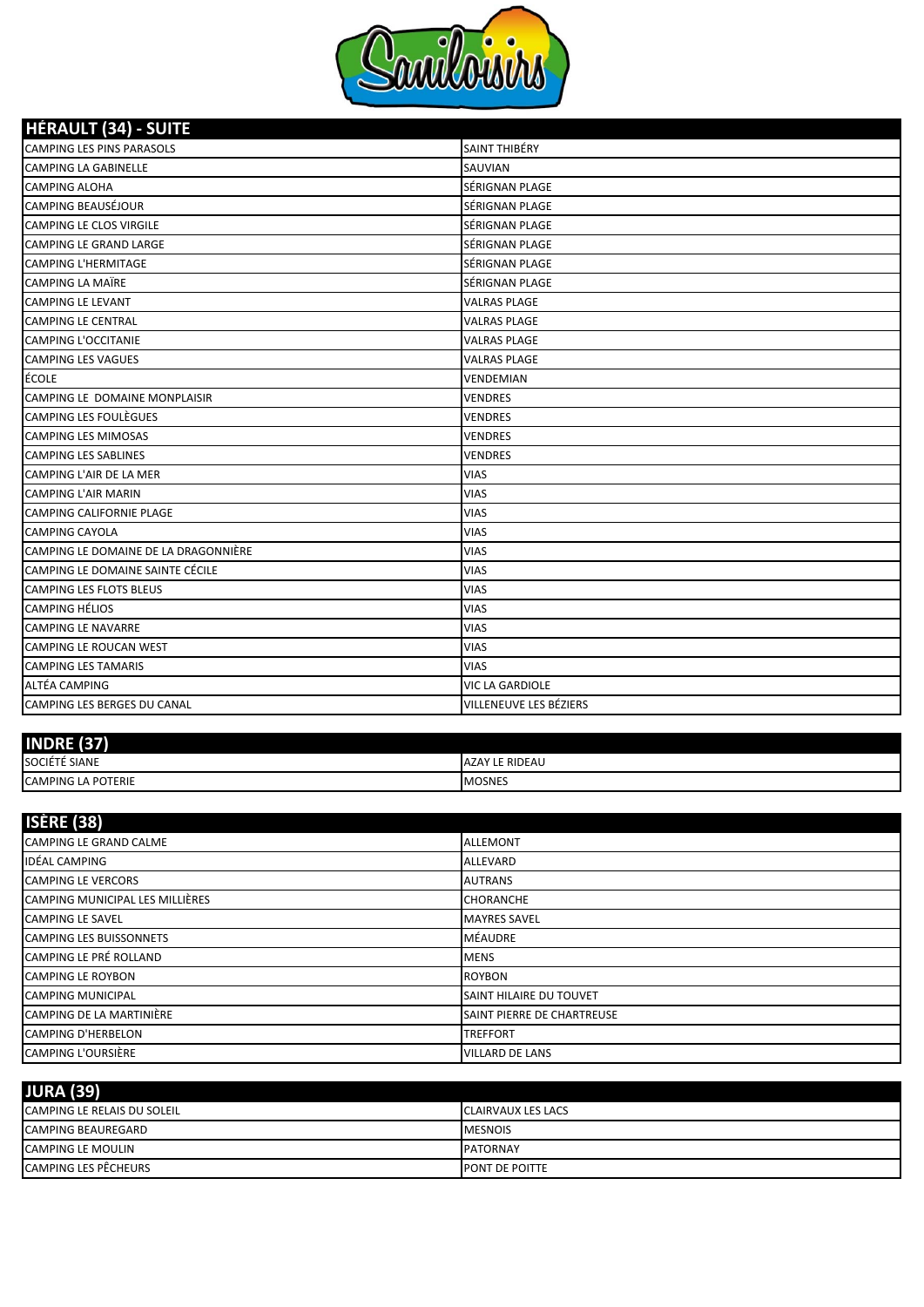

| <b>BISCAROSSE</b>           |
|-----------------------------|
| <b>BISCAROSSE</b>           |
| <b>BISCAROSSE</b>           |
| <b>HOSSEGOR</b>             |
| LABENNE                     |
| LÉON                        |
| LIT ET MIXE                 |
| <b>MESSANGES</b>            |
| <b>MESSANGES</b>            |
| <b>MESSANGES</b>            |
| <b>MIMIZAN</b>              |
| <b>ONDRES</b>               |
| SANGUINET                   |
| <b>SAUBION</b>              |
| <b>VIELLES SAINT GIRONS</b> |
| <b>VIEUX BOUCAU</b>         |
|                             |
|                             |
|                             |

CAMPING LES SAULES **CAMPING LES SAULES** 

| (42)<br><b>LOIRE</b>      |         |  |
|---------------------------|---------|--|
| LE CERCLE DE SORBIER      | SORBIEK |  |
|                           |         |  |
| <b>LUALITE LOIDE</b> (A2) |         |  |

| I NAVI E LUINE (43)                           |       |
|-----------------------------------------------|-------|
| <b>MOULIN</b><br><b>CAMPING</b><br><b>VIF</b> | AYRES |
|                                               |       |

# **LOIRE ATLANTIQUE (44)**

| <sub>'</sub> R COR<br><b>CAMPING</b><br>ΓHΔR<br>ᄕ | MICHEL CHEF CHEF<br><b>SAIN</b><br>. . |
|---------------------------------------------------|----------------------------------------|
|                                                   |                                        |

| LOT (46)                     |                   |
|------------------------------|-------------------|
| <b>CAMPING LE PORT</b>       | <b>CREYSSE</b>    |
| CAMPING LE DOMAINE DE QUERCY | <b>GOURDON</b>    |
| <b>CAMPING LE PIGEONNIER</b> | <b>MIERS</b>      |
| <b>CAMPING LES PINS</b>      | <b>PAYRAC</b>     |
| <b>CAMPING LA VERTE RIVE</b> | <b>PINSAC</b>     |
| <b>CAMPING LES TILLEULS</b>  | <b>ROCAMADOUR</b> |
| <b>CAMPING LA FAURIE</b>     | <b>SENIERGUES</b> |
| <b>CAMPING LE VENTOULOU</b>  | THÉGRA            |

| <b>LOT ET GARONNE (47)</b>      |                |
|---------------------------------|----------------|
| CAMPING POUCHOU COURBIAC        | <b>TOURNON</b> |
| CAMPING LE CHÂTEAU DE FONTRIVES | VILLEREAL      |

| <b>BANASSAC</b><br><b>CANILHAC</b><br>LANGOGNE<br><b>MEYRUEIS</b><br><b>RIBENNES</b><br><b>ROZIER</b><br>SAINT MICHEL DE DEZE<br>SAINTE ÉNIMIE<br>SAINTE ÉNIMIE | LOZÈRE (48)                       |  |
|-----------------------------------------------------------------------------------------------------------------------------------------------------------------|-----------------------------------|--|
|                                                                                                                                                                 | <b>CAMPING LA MOTHE</b>           |  |
|                                                                                                                                                                 | CAMPING DE LA VALLÉE              |  |
|                                                                                                                                                                 | CAMPING LES SOUS BOIS DU LAC      |  |
|                                                                                                                                                                 | <b>CAMPING LES CHAMPS D'AYRES</b> |  |
|                                                                                                                                                                 | CAMPING LE LAC DE GANIVET         |  |
|                                                                                                                                                                 | <b>MAIRIE</b>                     |  |
|                                                                                                                                                                 | <b>CAMPING UNION UNIA</b>         |  |
|                                                                                                                                                                 | <b>CAMPING FFEPMM</b>             |  |
|                                                                                                                                                                 | CAMPING LE COUDÈRE                |  |

| <b>MAINE ET LOIRE (49)</b>          |                           |
|-------------------------------------|---------------------------|
| <b>CAMPING L'ISLE VERTE</b>         | <b>IMONSTSOREAU</b>       |
| CAMPING L'ILE D'OFFARD              | <b>SAUMUR</b>             |
| <b>CAMPING L'ÉTANG DE LA BRÈCHE</b> | <b>VARENNES SUR LOIRE</b> |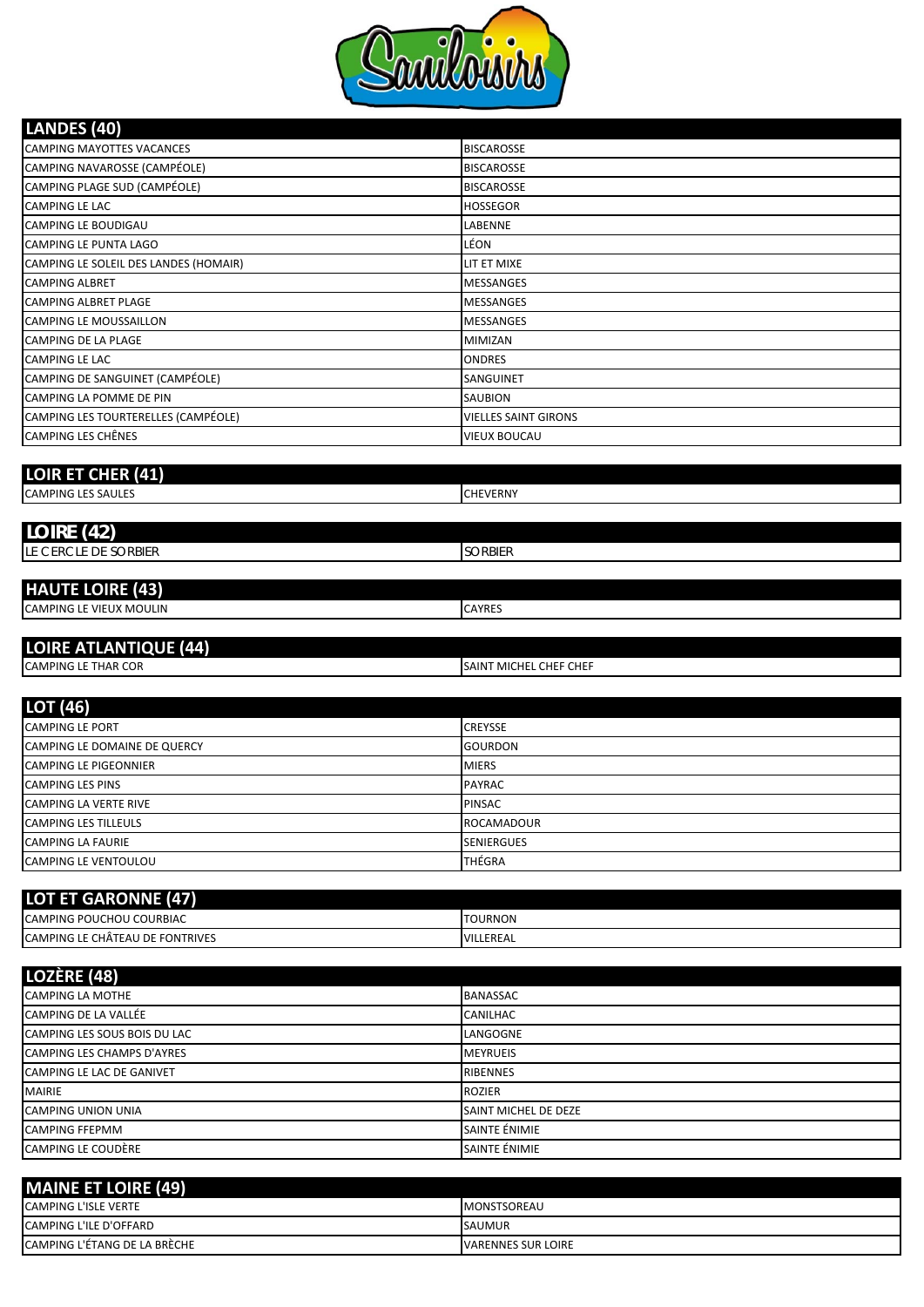

| $-1$<br><b>MANCHE</b><br>על -<br>ـ |                           |
|------------------------------------|---------------------------|
| <b>CEI AUTOROUTE</b>               | <b>FLEURY</b>             |
| <b>CAMP DES DAMANS</b>             | <b>SAINT PAIR SUR MER</b> |

| <b>MARNE</b> (51)                   |                              |
|-------------------------------------|------------------------------|
| CAMPING MUNICIPAL (AQUADIS LOISIRS) | <b>ICHALONS EN CHAMPAGNE</b> |
|                                     |                              |
| <b>MORBIHAN (56)</b>                |                              |
| CARADINIC LE MAENLOUI               | 0.000000                     |

| <b>CAMPING LE MEN DU</b>    | <b>CARNAC</b>       |
|-----------------------------|---------------------|
| <b>ECOLE SAINTE MARIE</b>   | <b>GUILLERS</b>     |
| CAMPING PENN MAR (CAMPÉOLE) | <b>LARMOR BADEN</b> |
| <b>CAMPING LES PARCS</b>    | PENESTIN            |
| <b>CAMPING L'ATLANTYS</b>   | <b>PLOEMEUR</b>     |

| <b>PUY DE DOME (63)</b>      |                      |
|------------------------------|----------------------|
| CAMPING LE REPOS DU BALLADIN | <b>MUROL</b>         |
| <b>CAMPING INDIGO</b>        | <b>ROYA</b>          |
| CAMPING LE GRÜN DE CHIGNORE  | <b>VOLLORE VILLE</b> |

| <b>PYRÉNÉES ATLANTIQUES (64)</b> |                          |
|----------------------------------|--------------------------|
| <b>CAMPING DE PARME</b>          | <b>ANGLET</b>            |
| <b>CAMPING LE RUISSEAU</b>       | <b>BIDARD</b>            |
| <b>CAMPING UR ONEA</b>           | <b>BIDARD</b>            |
| <b>CAMPING AMETZA</b>            | <b>HENDAYE PLAGE</b>     |
| <b>CAMPING LE REY</b>            | LOUVIE JUZON             |
| CAMPING C.H. UHAITZA LE SAISON   | <b>MAULÉON SOULE</b>     |
| CAMPING INTERNATIONAL ERROMARDIE | SAINT JEAN DE LUZ        |
| CAMPING LA FERME ERROMARDIE      | SAINT JEAN DE LUZ        |
| <b>CAMPING ITSAS MENDI</b>       | <b>SAINT JEAN DE LUZ</b> |
| <b>CAMPING PLAGE SOUBELET</b>    | <b>SAINT JEAN DE LUZ</b> |
| GÎTE                             | SAINT JEAN PIED DE PORT  |
| <b>CAMPING LA PETITE RHUNE</b>   | <b>SARE</b>              |
| <b>CAMPING LA CORNICHE</b>       | <b>URRUGNE</b>           |
| <b>CAMPING MENDI AZPIAN</b>      | <b>URRUGNE</b>           |

| <b>HAUTES PYRÉNÉES (65)</b>     |                          |
|---------------------------------|--------------------------|
| CAMPING LE SOLEIL DU PIBESTE    | <b>AGOS VIDALOS</b>      |
| ÉCOLORADO CANOË RAFTING         | <b>AGOS VIDALOS</b>      |
| CENTRE LA COLLINE AUX MARMOTTES | <b>ARGELES GAZOST</b>    |
| <b>CAMPING DE MIALANNE</b>      | <b>ARRENS MARSOUS</b>    |
| <b>CAMPING DETH POTZ</b>        | <b>BOO SILHEN</b>        |
| CAMPING LA PÉGUÈRE              | <b>CAUTERET</b>          |
| AIROTEL DES PYRÉNÉES            | <b>ESQUIEZE SERE</b>     |
| <b>CAMPING LE BASTAN</b>        | <b>ESTERRE</b>           |
| <b>CAMPING LA BERGERIE</b>      | <b>GAVARNIE</b>          |
| <b>CAMPING LA BERGERIE</b>      | LANNE                    |
| <b>CAMPING DU LAVEDAN</b>       | <b>LAU BALAGNAS</b>      |
| <b>CAMPING LA FORÊT</b>         | <b>LOURDES</b>           |
| CAMPING LE RUISSEAU BLANC       | <b>LOURDES</b>           |
| CAMPING LE HOUNTA               | LUZ SAINT SAUVEUR        |
| CAMPING PYRÉNÉVASION            | <b>LUZ SAINT SAUVEUR</b> |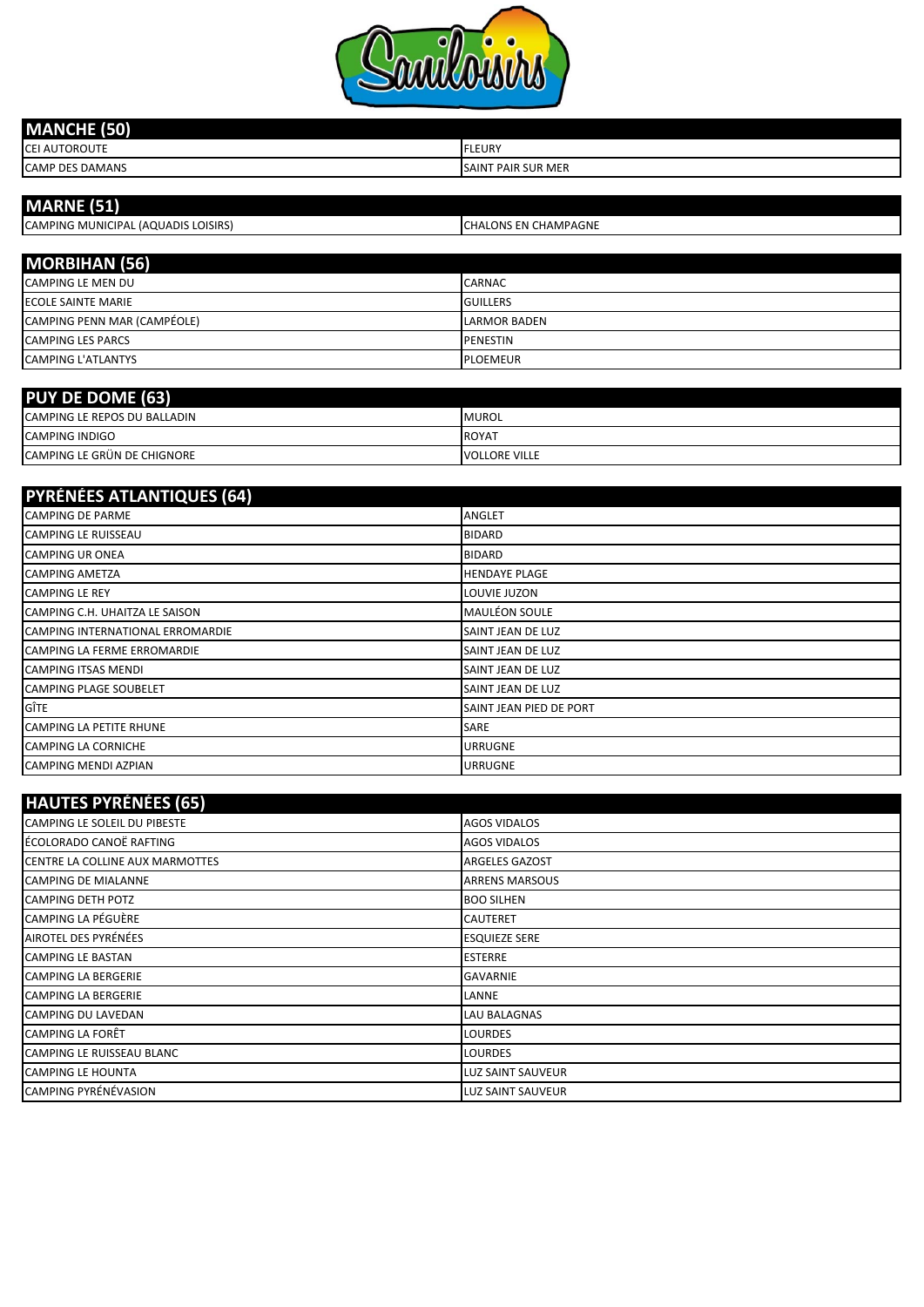

**PYRÉNÉES ORIENTALES (66)**

| <b>CAMPING LES ACACIAS</b><br>ARGELÈS SUR MER<br><b>CAMPING L'ARBRE BLANC</b><br>ARGELÈS SUR MER<br><b>CAMPING BEAUSÉJOUR</b><br><b>CAMPING LA CHAPELLE</b><br>ARGELES SUR MER<br>CAMPING LA COSTE ROUGE<br>ARGELÈS SUR MER<br>ARGELES SUR MER<br>CAMPING LES CRIQUES DE PORTEIL<br><b>CAMPING L'ÉTOILE D'OR</b><br>ARGELES SUR MER<br>ARGELÈS SUR MER<br><b>CAMPING L'EUROPE</b><br>ARGELÈS SUR MER<br><b>CAMPING LES GALETS</b><br>ARGELES SUR MER<br><b>CAMPING LES JARDINS CATALANS</b><br>ARGELÈS SUR MER<br><b>CAMPING DEL MAR</b><br>ARGELÈS SUR MER<br><b>CAMPING LA MARENDE</b><br><b>CAMPING LE NEPTUNE</b><br>ARGELÈS SUR MER<br>ARGELÈS SUR MER<br><b>CAMPING LES PINGOUINS</b><br>ARGELÈS SUR MER<br><b>CAMPING LES PINS</b><br><b>CAMPING LE RANCHO</b><br>ARGELÈS SUR MER<br><b>CAMPING LE ROMARIN</b><br>ARGELÈS SUR MER<br>ARGELÈS SUR MER<br>CAMPING MUNICIPAL LE ROUSSILLONNAIS<br>ARGELÈS SUR MER<br><b>CAMPING LA SARDANNE</b><br>ARGELES SUR MER<br><b>CAMPING SOLEIL SUD</b><br>ARGELES SUR MER<br><b>CAMPING DU STADE</b><br><b>CAMPING LES BAMBOUS</b><br><b>BANYULS SUR MER</b><br><b>BARCARÈS</b><br><b>CAMPING LE BAHIA CLUB</b><br><b>BARCARÈS</b><br><b>CAMPING LE CALIFORNIA</b><br><b>BARCARÈS</b><br>CAMPING LA CROIX DU SUD<br><b>CAMPING LE FLORIDE</b><br><b>BARCARÈS</b><br>CAMPING LES PORTES DU ROUSSILLON<br><b>BARCARÈS</b><br>CAMPING LE PRÉ CATALAN<br><b>BARCARÈS</b><br><b>CANET PLAGE</b><br><b>CAMPING LE MAR ESTANG</b><br><b>CAMPING LE BOSQUET</b><br><b>CANET PLAGE</b><br><b>CAMPING LES PEUPLIERS</b><br><b>CANET PLAGE</b><br><b>CAMPING LE ROBINSON</b><br><b>ENTVEIG</b><br><b>CAMPING L'ENCLAVE</b><br><b>ESTAVAR</b><br>CAMPING MUNICIPAL LE MENHIR<br><b>FONT ROMEU</b><br><b>CAMPING FRANÇOIS ROQUETTE</b><br>FONTPEDROUSE<br>CAMPING LA DEVÈZE<br><b>FORMIGUÈRES</b><br><b>CAMPING DU LAC</b><br>MATEMALE<br>CAMPING DE SAINT CHRISTAU<br>MONTESQUIEU<br><b>CAMPING MUNICIPAL</b><br><b>MONTLOUIS</b><br><b>CAMPING LE CERDAN</b><br>SAILLAGOUSE<br><b>CAMPING LE VEGRIGNANS</b><br>SAILLAGOUSE<br><b>CAMPING LA VALLÉE</b><br>SAINT JEAN PLA DE CORTS<br><b>CAMPING LES CHARDONNERETS</b><br>SAINTE MARIE LA MER<br>CAMPING LE PALAIS DE LA MER<br>SAINTE MARIE LA MER<br><b>CAMPING LA PERGOLA</b><br>SAINTE MARIE LA MER<br>SAINTE MARIE LA MER<br>CAMPING SAINTE MARIE<br>CAMPING L'INTERNATIONAL DU ROUSSILLON<br>SALSES<br>CAMPING LA COSCOLLEDA<br>SOREDE<br>CAMPING LES MICOCOULIERS<br>SOREDE<br><b>TORREILLES</b><br>CAMPING LA PALMERAIE<br>CAMPING LE CALYPSO<br><b>TORREILLES</b><br>CAMPING LE MAR I SOL<br><b>TORREILLES</b><br><b>CAMPING LES TROPIQUES</b><br><b>TORREILLES</b> | PIRENEES URIEN ALES (00) |                 |
|---------------------------------------------------------------------------------------------------------------------------------------------------------------------------------------------------------------------------------------------------------------------------------------------------------------------------------------------------------------------------------------------------------------------------------------------------------------------------------------------------------------------------------------------------------------------------------------------------------------------------------------------------------------------------------------------------------------------------------------------------------------------------------------------------------------------------------------------------------------------------------------------------------------------------------------------------------------------------------------------------------------------------------------------------------------------------------------------------------------------------------------------------------------------------------------------------------------------------------------------------------------------------------------------------------------------------------------------------------------------------------------------------------------------------------------------------------------------------------------------------------------------------------------------------------------------------------------------------------------------------------------------------------------------------------------------------------------------------------------------------------------------------------------------------------------------------------------------------------------------------------------------------------------------------------------------------------------------------------------------------------------------------------------------------------------------------------------------------------------------------------------------------------------------------------------------------------------------------------------------------------------------------------------------------------------------------------------------------------------------------------------------------------------------------------------------------------------------------------------------------------------------------------------------------------------------------------------------------------------------------------------------------------------|--------------------------|-----------------|
|                                                                                                                                                                                                                                                                                                                                                                                                                                                                                                                                                                                                                                                                                                                                                                                                                                                                                                                                                                                                                                                                                                                                                                                                                                                                                                                                                                                                                                                                                                                                                                                                                                                                                                                                                                                                                                                                                                                                                                                                                                                                                                                                                                                                                                                                                                                                                                                                                                                                                                                                                                                                                                                               |                          | ARGELÈS SUR MER |
|                                                                                                                                                                                                                                                                                                                                                                                                                                                                                                                                                                                                                                                                                                                                                                                                                                                                                                                                                                                                                                                                                                                                                                                                                                                                                                                                                                                                                                                                                                                                                                                                                                                                                                                                                                                                                                                                                                                                                                                                                                                                                                                                                                                                                                                                                                                                                                                                                                                                                                                                                                                                                                                               |                          |                 |
|                                                                                                                                                                                                                                                                                                                                                                                                                                                                                                                                                                                                                                                                                                                                                                                                                                                                                                                                                                                                                                                                                                                                                                                                                                                                                                                                                                                                                                                                                                                                                                                                                                                                                                                                                                                                                                                                                                                                                                                                                                                                                                                                                                                                                                                                                                                                                                                                                                                                                                                                                                                                                                                               |                          |                 |
|                                                                                                                                                                                                                                                                                                                                                                                                                                                                                                                                                                                                                                                                                                                                                                                                                                                                                                                                                                                                                                                                                                                                                                                                                                                                                                                                                                                                                                                                                                                                                                                                                                                                                                                                                                                                                                                                                                                                                                                                                                                                                                                                                                                                                                                                                                                                                                                                                                                                                                                                                                                                                                                               |                          |                 |
|                                                                                                                                                                                                                                                                                                                                                                                                                                                                                                                                                                                                                                                                                                                                                                                                                                                                                                                                                                                                                                                                                                                                                                                                                                                                                                                                                                                                                                                                                                                                                                                                                                                                                                                                                                                                                                                                                                                                                                                                                                                                                                                                                                                                                                                                                                                                                                                                                                                                                                                                                                                                                                                               |                          |                 |
|                                                                                                                                                                                                                                                                                                                                                                                                                                                                                                                                                                                                                                                                                                                                                                                                                                                                                                                                                                                                                                                                                                                                                                                                                                                                                                                                                                                                                                                                                                                                                                                                                                                                                                                                                                                                                                                                                                                                                                                                                                                                                                                                                                                                                                                                                                                                                                                                                                                                                                                                                                                                                                                               |                          |                 |
|                                                                                                                                                                                                                                                                                                                                                                                                                                                                                                                                                                                                                                                                                                                                                                                                                                                                                                                                                                                                                                                                                                                                                                                                                                                                                                                                                                                                                                                                                                                                                                                                                                                                                                                                                                                                                                                                                                                                                                                                                                                                                                                                                                                                                                                                                                                                                                                                                                                                                                                                                                                                                                                               |                          |                 |
|                                                                                                                                                                                                                                                                                                                                                                                                                                                                                                                                                                                                                                                                                                                                                                                                                                                                                                                                                                                                                                                                                                                                                                                                                                                                                                                                                                                                                                                                                                                                                                                                                                                                                                                                                                                                                                                                                                                                                                                                                                                                                                                                                                                                                                                                                                                                                                                                                                                                                                                                                                                                                                                               |                          |                 |
|                                                                                                                                                                                                                                                                                                                                                                                                                                                                                                                                                                                                                                                                                                                                                                                                                                                                                                                                                                                                                                                                                                                                                                                                                                                                                                                                                                                                                                                                                                                                                                                                                                                                                                                                                                                                                                                                                                                                                                                                                                                                                                                                                                                                                                                                                                                                                                                                                                                                                                                                                                                                                                                               |                          |                 |
|                                                                                                                                                                                                                                                                                                                                                                                                                                                                                                                                                                                                                                                                                                                                                                                                                                                                                                                                                                                                                                                                                                                                                                                                                                                                                                                                                                                                                                                                                                                                                                                                                                                                                                                                                                                                                                                                                                                                                                                                                                                                                                                                                                                                                                                                                                                                                                                                                                                                                                                                                                                                                                                               |                          |                 |
|                                                                                                                                                                                                                                                                                                                                                                                                                                                                                                                                                                                                                                                                                                                                                                                                                                                                                                                                                                                                                                                                                                                                                                                                                                                                                                                                                                                                                                                                                                                                                                                                                                                                                                                                                                                                                                                                                                                                                                                                                                                                                                                                                                                                                                                                                                                                                                                                                                                                                                                                                                                                                                                               |                          |                 |
|                                                                                                                                                                                                                                                                                                                                                                                                                                                                                                                                                                                                                                                                                                                                                                                                                                                                                                                                                                                                                                                                                                                                                                                                                                                                                                                                                                                                                                                                                                                                                                                                                                                                                                                                                                                                                                                                                                                                                                                                                                                                                                                                                                                                                                                                                                                                                                                                                                                                                                                                                                                                                                                               |                          |                 |
|                                                                                                                                                                                                                                                                                                                                                                                                                                                                                                                                                                                                                                                                                                                                                                                                                                                                                                                                                                                                                                                                                                                                                                                                                                                                                                                                                                                                                                                                                                                                                                                                                                                                                                                                                                                                                                                                                                                                                                                                                                                                                                                                                                                                                                                                                                                                                                                                                                                                                                                                                                                                                                                               |                          |                 |
|                                                                                                                                                                                                                                                                                                                                                                                                                                                                                                                                                                                                                                                                                                                                                                                                                                                                                                                                                                                                                                                                                                                                                                                                                                                                                                                                                                                                                                                                                                                                                                                                                                                                                                                                                                                                                                                                                                                                                                                                                                                                                                                                                                                                                                                                                                                                                                                                                                                                                                                                                                                                                                                               |                          |                 |
|                                                                                                                                                                                                                                                                                                                                                                                                                                                                                                                                                                                                                                                                                                                                                                                                                                                                                                                                                                                                                                                                                                                                                                                                                                                                                                                                                                                                                                                                                                                                                                                                                                                                                                                                                                                                                                                                                                                                                                                                                                                                                                                                                                                                                                                                                                                                                                                                                                                                                                                                                                                                                                                               |                          |                 |
|                                                                                                                                                                                                                                                                                                                                                                                                                                                                                                                                                                                                                                                                                                                                                                                                                                                                                                                                                                                                                                                                                                                                                                                                                                                                                                                                                                                                                                                                                                                                                                                                                                                                                                                                                                                                                                                                                                                                                                                                                                                                                                                                                                                                                                                                                                                                                                                                                                                                                                                                                                                                                                                               |                          |                 |
|                                                                                                                                                                                                                                                                                                                                                                                                                                                                                                                                                                                                                                                                                                                                                                                                                                                                                                                                                                                                                                                                                                                                                                                                                                                                                                                                                                                                                                                                                                                                                                                                                                                                                                                                                                                                                                                                                                                                                                                                                                                                                                                                                                                                                                                                                                                                                                                                                                                                                                                                                                                                                                                               |                          |                 |
|                                                                                                                                                                                                                                                                                                                                                                                                                                                                                                                                                                                                                                                                                                                                                                                                                                                                                                                                                                                                                                                                                                                                                                                                                                                                                                                                                                                                                                                                                                                                                                                                                                                                                                                                                                                                                                                                                                                                                                                                                                                                                                                                                                                                                                                                                                                                                                                                                                                                                                                                                                                                                                                               |                          |                 |
|                                                                                                                                                                                                                                                                                                                                                                                                                                                                                                                                                                                                                                                                                                                                                                                                                                                                                                                                                                                                                                                                                                                                                                                                                                                                                                                                                                                                                                                                                                                                                                                                                                                                                                                                                                                                                                                                                                                                                                                                                                                                                                                                                                                                                                                                                                                                                                                                                                                                                                                                                                                                                                                               |                          |                 |
|                                                                                                                                                                                                                                                                                                                                                                                                                                                                                                                                                                                                                                                                                                                                                                                                                                                                                                                                                                                                                                                                                                                                                                                                                                                                                                                                                                                                                                                                                                                                                                                                                                                                                                                                                                                                                                                                                                                                                                                                                                                                                                                                                                                                                                                                                                                                                                                                                                                                                                                                                                                                                                                               |                          |                 |
|                                                                                                                                                                                                                                                                                                                                                                                                                                                                                                                                                                                                                                                                                                                                                                                                                                                                                                                                                                                                                                                                                                                                                                                                                                                                                                                                                                                                                                                                                                                                                                                                                                                                                                                                                                                                                                                                                                                                                                                                                                                                                                                                                                                                                                                                                                                                                                                                                                                                                                                                                                                                                                                               |                          |                 |
|                                                                                                                                                                                                                                                                                                                                                                                                                                                                                                                                                                                                                                                                                                                                                                                                                                                                                                                                                                                                                                                                                                                                                                                                                                                                                                                                                                                                                                                                                                                                                                                                                                                                                                                                                                                                                                                                                                                                                                                                                                                                                                                                                                                                                                                                                                                                                                                                                                                                                                                                                                                                                                                               |                          |                 |
|                                                                                                                                                                                                                                                                                                                                                                                                                                                                                                                                                                                                                                                                                                                                                                                                                                                                                                                                                                                                                                                                                                                                                                                                                                                                                                                                                                                                                                                                                                                                                                                                                                                                                                                                                                                                                                                                                                                                                                                                                                                                                                                                                                                                                                                                                                                                                                                                                                                                                                                                                                                                                                                               |                          |                 |
|                                                                                                                                                                                                                                                                                                                                                                                                                                                                                                                                                                                                                                                                                                                                                                                                                                                                                                                                                                                                                                                                                                                                                                                                                                                                                                                                                                                                                                                                                                                                                                                                                                                                                                                                                                                                                                                                                                                                                                                                                                                                                                                                                                                                                                                                                                                                                                                                                                                                                                                                                                                                                                                               |                          |                 |
|                                                                                                                                                                                                                                                                                                                                                                                                                                                                                                                                                                                                                                                                                                                                                                                                                                                                                                                                                                                                                                                                                                                                                                                                                                                                                                                                                                                                                                                                                                                                                                                                                                                                                                                                                                                                                                                                                                                                                                                                                                                                                                                                                                                                                                                                                                                                                                                                                                                                                                                                                                                                                                                               |                          |                 |
|                                                                                                                                                                                                                                                                                                                                                                                                                                                                                                                                                                                                                                                                                                                                                                                                                                                                                                                                                                                                                                                                                                                                                                                                                                                                                                                                                                                                                                                                                                                                                                                                                                                                                                                                                                                                                                                                                                                                                                                                                                                                                                                                                                                                                                                                                                                                                                                                                                                                                                                                                                                                                                                               |                          |                 |
|                                                                                                                                                                                                                                                                                                                                                                                                                                                                                                                                                                                                                                                                                                                                                                                                                                                                                                                                                                                                                                                                                                                                                                                                                                                                                                                                                                                                                                                                                                                                                                                                                                                                                                                                                                                                                                                                                                                                                                                                                                                                                                                                                                                                                                                                                                                                                                                                                                                                                                                                                                                                                                                               |                          |                 |
|                                                                                                                                                                                                                                                                                                                                                                                                                                                                                                                                                                                                                                                                                                                                                                                                                                                                                                                                                                                                                                                                                                                                                                                                                                                                                                                                                                                                                                                                                                                                                                                                                                                                                                                                                                                                                                                                                                                                                                                                                                                                                                                                                                                                                                                                                                                                                                                                                                                                                                                                                                                                                                                               |                          |                 |
|                                                                                                                                                                                                                                                                                                                                                                                                                                                                                                                                                                                                                                                                                                                                                                                                                                                                                                                                                                                                                                                                                                                                                                                                                                                                                                                                                                                                                                                                                                                                                                                                                                                                                                                                                                                                                                                                                                                                                                                                                                                                                                                                                                                                                                                                                                                                                                                                                                                                                                                                                                                                                                                               |                          |                 |
|                                                                                                                                                                                                                                                                                                                                                                                                                                                                                                                                                                                                                                                                                                                                                                                                                                                                                                                                                                                                                                                                                                                                                                                                                                                                                                                                                                                                                                                                                                                                                                                                                                                                                                                                                                                                                                                                                                                                                                                                                                                                                                                                                                                                                                                                                                                                                                                                                                                                                                                                                                                                                                                               |                          |                 |
|                                                                                                                                                                                                                                                                                                                                                                                                                                                                                                                                                                                                                                                                                                                                                                                                                                                                                                                                                                                                                                                                                                                                                                                                                                                                                                                                                                                                                                                                                                                                                                                                                                                                                                                                                                                                                                                                                                                                                                                                                                                                                                                                                                                                                                                                                                                                                                                                                                                                                                                                                                                                                                                               |                          |                 |
|                                                                                                                                                                                                                                                                                                                                                                                                                                                                                                                                                                                                                                                                                                                                                                                                                                                                                                                                                                                                                                                                                                                                                                                                                                                                                                                                                                                                                                                                                                                                                                                                                                                                                                                                                                                                                                                                                                                                                                                                                                                                                                                                                                                                                                                                                                                                                                                                                                                                                                                                                                                                                                                               |                          |                 |
|                                                                                                                                                                                                                                                                                                                                                                                                                                                                                                                                                                                                                                                                                                                                                                                                                                                                                                                                                                                                                                                                                                                                                                                                                                                                                                                                                                                                                                                                                                                                                                                                                                                                                                                                                                                                                                                                                                                                                                                                                                                                                                                                                                                                                                                                                                                                                                                                                                                                                                                                                                                                                                                               |                          |                 |
|                                                                                                                                                                                                                                                                                                                                                                                                                                                                                                                                                                                                                                                                                                                                                                                                                                                                                                                                                                                                                                                                                                                                                                                                                                                                                                                                                                                                                                                                                                                                                                                                                                                                                                                                                                                                                                                                                                                                                                                                                                                                                                                                                                                                                                                                                                                                                                                                                                                                                                                                                                                                                                                               |                          |                 |
|                                                                                                                                                                                                                                                                                                                                                                                                                                                                                                                                                                                                                                                                                                                                                                                                                                                                                                                                                                                                                                                                                                                                                                                                                                                                                                                                                                                                                                                                                                                                                                                                                                                                                                                                                                                                                                                                                                                                                                                                                                                                                                                                                                                                                                                                                                                                                                                                                                                                                                                                                                                                                                                               |                          |                 |
|                                                                                                                                                                                                                                                                                                                                                                                                                                                                                                                                                                                                                                                                                                                                                                                                                                                                                                                                                                                                                                                                                                                                                                                                                                                                                                                                                                                                                                                                                                                                                                                                                                                                                                                                                                                                                                                                                                                                                                                                                                                                                                                                                                                                                                                                                                                                                                                                                                                                                                                                                                                                                                                               |                          |                 |
|                                                                                                                                                                                                                                                                                                                                                                                                                                                                                                                                                                                                                                                                                                                                                                                                                                                                                                                                                                                                                                                                                                                                                                                                                                                                                                                                                                                                                                                                                                                                                                                                                                                                                                                                                                                                                                                                                                                                                                                                                                                                                                                                                                                                                                                                                                                                                                                                                                                                                                                                                                                                                                                               |                          |                 |
|                                                                                                                                                                                                                                                                                                                                                                                                                                                                                                                                                                                                                                                                                                                                                                                                                                                                                                                                                                                                                                                                                                                                                                                                                                                                                                                                                                                                                                                                                                                                                                                                                                                                                                                                                                                                                                                                                                                                                                                                                                                                                                                                                                                                                                                                                                                                                                                                                                                                                                                                                                                                                                                               |                          |                 |
|                                                                                                                                                                                                                                                                                                                                                                                                                                                                                                                                                                                                                                                                                                                                                                                                                                                                                                                                                                                                                                                                                                                                                                                                                                                                                                                                                                                                                                                                                                                                                                                                                                                                                                                                                                                                                                                                                                                                                                                                                                                                                                                                                                                                                                                                                                                                                                                                                                                                                                                                                                                                                                                               |                          |                 |
|                                                                                                                                                                                                                                                                                                                                                                                                                                                                                                                                                                                                                                                                                                                                                                                                                                                                                                                                                                                                                                                                                                                                                                                                                                                                                                                                                                                                                                                                                                                                                                                                                                                                                                                                                                                                                                                                                                                                                                                                                                                                                                                                                                                                                                                                                                                                                                                                                                                                                                                                                                                                                                                               |                          |                 |
|                                                                                                                                                                                                                                                                                                                                                                                                                                                                                                                                                                                                                                                                                                                                                                                                                                                                                                                                                                                                                                                                                                                                                                                                                                                                                                                                                                                                                                                                                                                                                                                                                                                                                                                                                                                                                                                                                                                                                                                                                                                                                                                                                                                                                                                                                                                                                                                                                                                                                                                                                                                                                                                               |                          |                 |
|                                                                                                                                                                                                                                                                                                                                                                                                                                                                                                                                                                                                                                                                                                                                                                                                                                                                                                                                                                                                                                                                                                                                                                                                                                                                                                                                                                                                                                                                                                                                                                                                                                                                                                                                                                                                                                                                                                                                                                                                                                                                                                                                                                                                                                                                                                                                                                                                                                                                                                                                                                                                                                                               |                          |                 |
|                                                                                                                                                                                                                                                                                                                                                                                                                                                                                                                                                                                                                                                                                                                                                                                                                                                                                                                                                                                                                                                                                                                                                                                                                                                                                                                                                                                                                                                                                                                                                                                                                                                                                                                                                                                                                                                                                                                                                                                                                                                                                                                                                                                                                                                                                                                                                                                                                                                                                                                                                                                                                                                               |                          |                 |
|                                                                                                                                                                                                                                                                                                                                                                                                                                                                                                                                                                                                                                                                                                                                                                                                                                                                                                                                                                                                                                                                                                                                                                                                                                                                                                                                                                                                                                                                                                                                                                                                                                                                                                                                                                                                                                                                                                                                                                                                                                                                                                                                                                                                                                                                                                                                                                                                                                                                                                                                                                                                                                                               |                          |                 |
|                                                                                                                                                                                                                                                                                                                                                                                                                                                                                                                                                                                                                                                                                                                                                                                                                                                                                                                                                                                                                                                                                                                                                                                                                                                                                                                                                                                                                                                                                                                                                                                                                                                                                                                                                                                                                                                                                                                                                                                                                                                                                                                                                                                                                                                                                                                                                                                                                                                                                                                                                                                                                                                               |                          |                 |
|                                                                                                                                                                                                                                                                                                                                                                                                                                                                                                                                                                                                                                                                                                                                                                                                                                                                                                                                                                                                                                                                                                                                                                                                                                                                                                                                                                                                                                                                                                                                                                                                                                                                                                                                                                                                                                                                                                                                                                                                                                                                                                                                                                                                                                                                                                                                                                                                                                                                                                                                                                                                                                                               |                          |                 |
|                                                                                                                                                                                                                                                                                                                                                                                                                                                                                                                                                                                                                                                                                                                                                                                                                                                                                                                                                                                                                                                                                                                                                                                                                                                                                                                                                                                                                                                                                                                                                                                                                                                                                                                                                                                                                                                                                                                                                                                                                                                                                                                                                                                                                                                                                                                                                                                                                                                                                                                                                                                                                                                               |                          |                 |
|                                                                                                                                                                                                                                                                                                                                                                                                                                                                                                                                                                                                                                                                                                                                                                                                                                                                                                                                                                                                                                                                                                                                                                                                                                                                                                                                                                                                                                                                                                                                                                                                                                                                                                                                                                                                                                                                                                                                                                                                                                                                                                                                                                                                                                                                                                                                                                                                                                                                                                                                                                                                                                                               |                          |                 |
|                                                                                                                                                                                                                                                                                                                                                                                                                                                                                                                                                                                                                                                                                                                                                                                                                                                                                                                                                                                                                                                                                                                                                                                                                                                                                                                                                                                                                                                                                                                                                                                                                                                                                                                                                                                                                                                                                                                                                                                                                                                                                                                                                                                                                                                                                                                                                                                                                                                                                                                                                                                                                                                               |                          |                 |
|                                                                                                                                                                                                                                                                                                                                                                                                                                                                                                                                                                                                                                                                                                                                                                                                                                                                                                                                                                                                                                                                                                                                                                                                                                                                                                                                                                                                                                                                                                                                                                                                                                                                                                                                                                                                                                                                                                                                                                                                                                                                                                                                                                                                                                                                                                                                                                                                                                                                                                                                                                                                                                                               |                          |                 |
|                                                                                                                                                                                                                                                                                                                                                                                                                                                                                                                                                                                                                                                                                                                                                                                                                                                                                                                                                                                                                                                                                                                                                                                                                                                                                                                                                                                                                                                                                                                                                                                                                                                                                                                                                                                                                                                                                                                                                                                                                                                                                                                                                                                                                                                                                                                                                                                                                                                                                                                                                                                                                                                               |                          |                 |
|                                                                                                                                                                                                                                                                                                                                                                                                                                                                                                                                                                                                                                                                                                                                                                                                                                                                                                                                                                                                                                                                                                                                                                                                                                                                                                                                                                                                                                                                                                                                                                                                                                                                                                                                                                                                                                                                                                                                                                                                                                                                                                                                                                                                                                                                                                                                                                                                                                                                                                                                                                                                                                                               |                          |                 |
|                                                                                                                                                                                                                                                                                                                                                                                                                                                                                                                                                                                                                                                                                                                                                                                                                                                                                                                                                                                                                                                                                                                                                                                                                                                                                                                                                                                                                                                                                                                                                                                                                                                                                                                                                                                                                                                                                                                                                                                                                                                                                                                                                                                                                                                                                                                                                                                                                                                                                                                                                                                                                                                               |                          |                 |
|                                                                                                                                                                                                                                                                                                                                                                                                                                                                                                                                                                                                                                                                                                                                                                                                                                                                                                                                                                                                                                                                                                                                                                                                                                                                                                                                                                                                                                                                                                                                                                                                                                                                                                                                                                                                                                                                                                                                                                                                                                                                                                                                                                                                                                                                                                                                                                                                                                                                                                                                                                                                                                                               |                          |                 |

| <b>BA</b><br>ш                               |              |
|----------------------------------------------|--------------|
| 'TOHAPI)<br>E RIED<br><b>CAMPING L.</b><br>. | <b>ZHEIN</b> |
|                                              |              |

| <b>HAUT RHIN (68)</b><br>DO. |                  |
|------------------------------|------------------|
| <b>CAMPING DE RIQUEWIHR</b>  | <b>RIQUEWIHR</b> |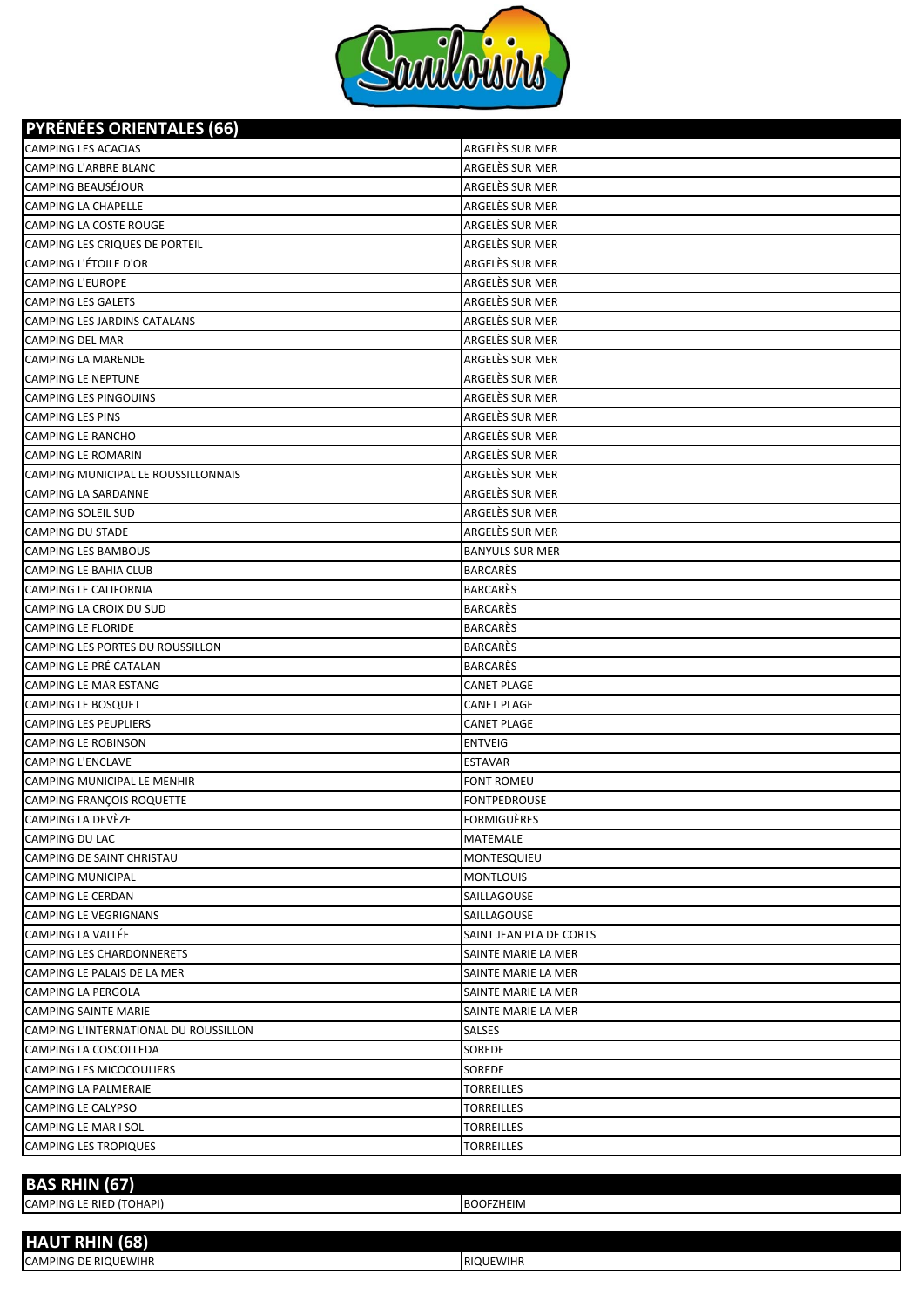

| <b>RHÔNE (69)</b>                |                          |
|----------------------------------|--------------------------|
| CAMPING LA TRILLONNIÈRE          | <b>MORNANT</b>           |
| <b>CAMPING LES BAROLLES</b>      | <b>SAINT GENIS LAVAL</b> |
| <b>USINE MONTABERT JOYGLOBAL</b> | <b>SAINT PRIEST</b>      |

| SARTHE (72)               |                               |
|---------------------------|-------------------------------|
| USINE ACI RENAULT         | LE MANS                       |
|                           |                               |
| SAVOIE (73)               |                               |
| <b>CAMPING ELIANA</b>     | <b>AIGUEBLANCHE</b>           |
| <b>CAMPING LE BIOLEY</b>  | LA CÔTE D'AIME                |
| CAMPING LE LAC DE CAROUGE | <b>SAINT PIERRE D'ALBIGNY</b> |

CAMPING L'ESCALE SAINTE HÉLÈNE DU LAC

| <b>HAUTE SAVOIE (74)</b>         |                              |
|----------------------------------|------------------------------|
| <b>CAMPING LES 2 GLACIERS</b>    | <b>CHAMONIX MONT BLANC</b>   |
| <b>CAMPING L'OUSTALET</b>        | CHÂTEL                       |
| CAMPING LA NUBLIÈRE (CAMPÉOLE)   | <b>DOUSSARD</b>              |
| <b>CAMPING LE FAMILIAL</b>       | <b>DUINGT</b>                |
| CAMPING LA PINÈDE (CAMPÉOLE)     | <b>EXCENEVEX</b>             |
| <b>SNACK BAR LE YÉTI</b>         | <b>LES GETS</b>              |
| GÎTES LES CHALETS YAKA           | <b>LES GETS</b>              |
| GÎTES LES CHAMOIS                | <b>LES GETS</b>              |
| <b>CAMPING LA FERME</b>          | LATHUILE                     |
| CAMPING LE CLOS DON JEAN         | <b>MENTHON SAINT BERNARD</b> |
| CAMPING LE SOLITAIRE DU LAC      | SAINT JORIOZ                 |
| <b>CAMPING LE CHATELET</b>       | <b>SCIEZ SUR LEMAN</b>       |
| <b>CAMPING LA RENOUILLÈRE</b>    | <b>SCIEZ SUR LEMAN</b>       |
| <b>CAMPING L'ORÉE DES BOIS</b>   | <b>SCIEZ SUR LEMAN</b>       |
| CAMPING LES RIVES DU LAC         | <b>SEVRIER</b>               |
| CAMPING LA CHAPELLE SAINT CLAUDE | <b>TALLOIRES</b>             |
| <b>CAMPING L'HORIZON</b>         | <b>TALLOIRES</b>             |
| CAMPING MUNICIPAL LES THÉZIÈRES  | <b>TANINGES</b>              |

| <b>PARIS</b><br>7 J E 1           |                        |
|-----------------------------------|------------------------|
| <b>CENTRE MICHELET</b>            | <b>PARIS</b>           |
| E ALEXANDRE<br><b>IENTREPRISE</b> | <b>PARIS</b><br>$\sim$ |

| <b>SEINE ET MARNE (77)</b>        |                       |
|-----------------------------------|-----------------------|
| CAMPING L'ÎLE DE BOULANCOURT      | <b>BOULANCOURT</b>    |
| <b>CAMPING LES 2 ISLES</b>        | L'ISLES LÈS MELDEUSES |
| CAMPING LE CHÊNE GRIS (IRIS PARC) | <b>POMMEUSE</b>       |
| CAMPING LE VILLAGE PARISIEN       | <b>WARREDES</b>       |

| <b>YVELINES (78)</b>                |                   |
|-------------------------------------|-------------------|
| <b>CAMPING INDIGO</b>               | <b>VERSAILLES</b> |
|                                     |                   |
| SOMME (80)                          |                   |
| CAMPING LE PONT ROUGE ET LES VIGNES | <b>CHIPILLY</b>   |

| <b>TARN (81)</b>                    |                         |
|-------------------------------------|-------------------------|
| <b>CAMPING INDIGO RIEU MONTAGNÉ</b> | <b>NAGES</b>            |
| <b>CAMPING LA PRADE</b>             | <b>MONTIRAT</b>         |
| CAMPING DE L'AMITIÉ                 | <b>TRÉBAS LES BAINS</b> |

| <b>TARN ET GARONNE (82)</b>            |                                |
|----------------------------------------|--------------------------------|
| VALLÉE DE LOISIRS                      | <b>LAFRANCAISE</b>             |
| <b>CAMPING LES GORGES DE L'AVEYRON</b> | <b>SAINT ANTONIN NOBLE VAL</b> |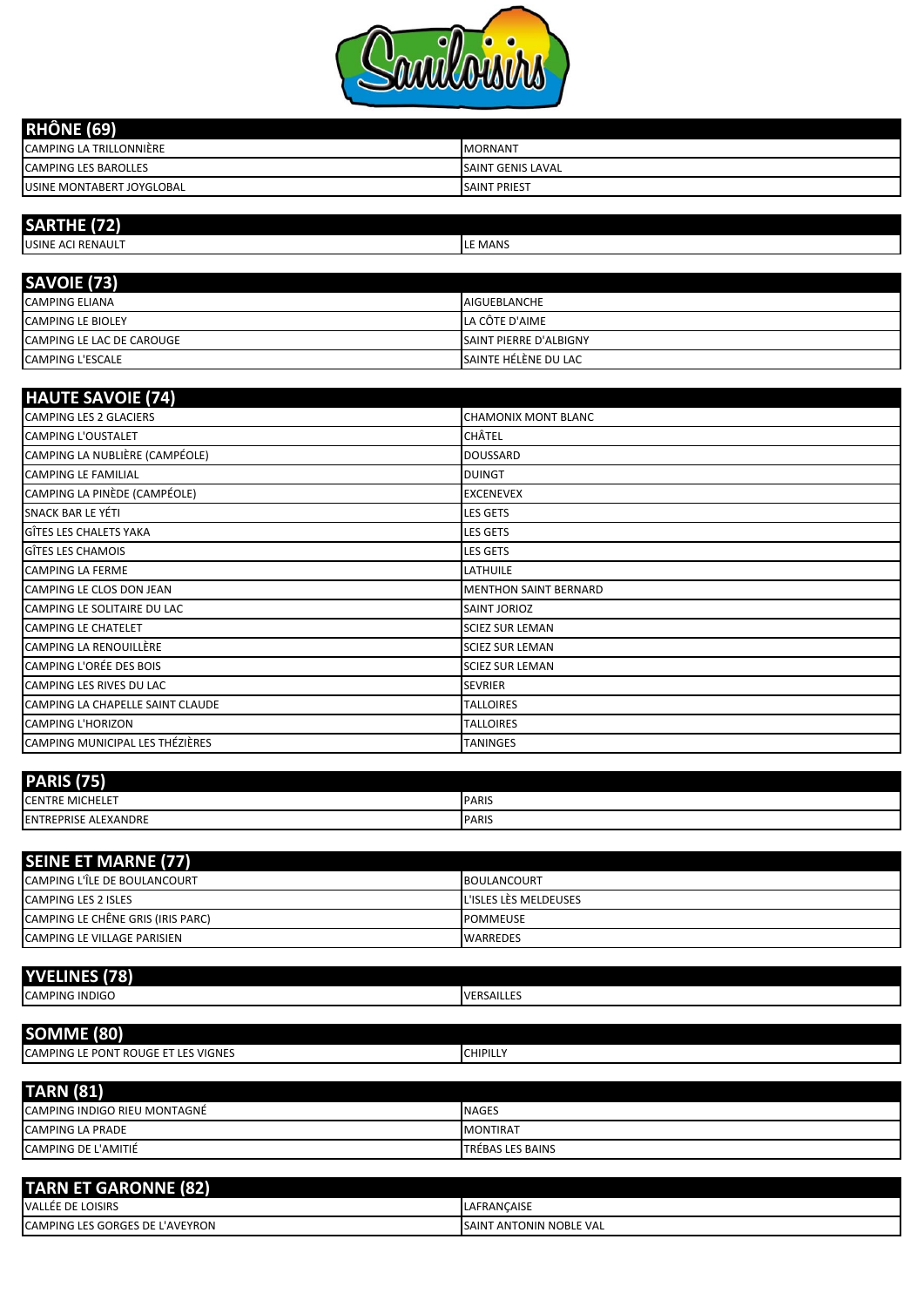

**VAR (83)**

| CAMPING LE DRAMONT (CAMPÉOLE)<br>AGAY<br><b>ESTÉREL CARAVANING</b><br>AGAY<br>ROYAL CAMPING<br>AGAY<br>CAMPING LE DOMAINE DE CHANTERAINE<br><b>AIGUINES</b><br>CAMPING L'ÉOUVIÈRE VERTE<br><b>ARTIGNOSC SUR VERDON</b><br>CAMPING L'AVELANÈDE<br><b>ARTIGNOSC SUR VERDON</b><br><b>CAMPING LE CLOS BARBEY</b><br><b>BAUDUEN</b><br><b>CAMPING AUX VALLONS</b><br><b>BAUDUEN</b><br><b>CAMPING LE BEAU VÉZÉ</b><br>CARQUEIRANNE<br><b>CAMPING LES GRANDS PINS</b><br>LE CASTELLET<br><b>CAMPING DE LA BAIE</b><br>CAVALAIRE SUR MER<br><b>CAMPING BONPORTEAU</b><br>CAVALAIRE SUR MER<br>CAMPING LA PINÈDE<br>CAVALAIRE SUR MER<br><b>CAMPING ROUX</b><br>CAVALAIRE SUR MER<br>CAMPING L'ARGENTIÈRE<br>COGOLIN<br>CAMPING NATURISTE LA TUQUETTE<br><b>FAYENCE</b><br>FRÉJUS<br>CAMPING LE DOMAINE DU COLOMBIER<br>FRÉJUS<br><b>CAMPING LA PIERRE VERTE</b><br>CAMPING EUROSURF (CAMPÉOLE)<br><b>GIENS</b><br>CAMPING L'INTERNATIONAL DE LA RÉSERVE<br><b>GIENS</b><br><b>CAMPING LES MÛRES</b><br><b>GRIMAUD</b><br><b>CAMPING DE LA PLAGE</b><br><b>GRIMAUD</b><br><b>CAMPING PORT POTHUAU</b><br>HYÈRES LES PLAMIERS<br>CAMPING LES MOULIÈRES<br>LA LONDE LES MAURES<br><b>CAMPING LA PABOURETTE</b><br>LA LONDE LES MAURES<br><b>CAMPING LE PANSARD</b><br>LA LONDE LES MAURES<br>CAMPING LA PASCALINETTE<br>LA LONDE LES MAURES<br>ÉCOLE ÉLÉMENTAIRE JEAN JAURÈS<br>LA LONDE LES MAURES<br>CAMPING LE PACHACAÏD (CAPFUN)<br>LA MOLE<br>CAMPING L'INTERNATIONAL DE LA SAINTE BAUME<br>NANS LES PINS<br><b>CAMPING LE DEFFEND</b><br>PIERREFEU DU VAR<br>CAMPING L'ARTAUDOIS<br>LE PRADET<br><b>CAMPING L'HERMITAGE</b><br>LE PRADET<br><b>CAMPING LOU PANTAI</b><br>LE PRADET<br>CAMPING LE PIN DE GALLE<br>LE PRADET<br><b>CAMPING LES AUBRÈDES</b><br><b>PUGET SUR ARGENS</b><br><b>CAMPING LA BASTIANE</b><br>PUGET SUR ARGENS<br>CAMPING LES LACS DU VERDON (HOMAIR)<br><b>REGUSSE</b><br>CAMPING LE DOMAINE DE LA BERGERIE<br>ROQUEBRUNE SUR ARGENS<br>CAMPING LE SANTA LUCIA (CAMPÉOLE)<br>SAINT RAPHAËL<br><b>CAMPING LE PROVENÇAL</b><br>SAINT MAXIMIN<br>CAMPING LA VIDARESSE<br>SAINTE ANASTASIE SUR ISSOLE<br>CAMPING LA BEAUMETTE<br>SAINTE MAXIME<br>CAMPING LE MOGADOR (CAMPASUN)<br><b>SANARY SUR MER</b><br>CAMPING BUFFALO HACIENDA<br>LA SEYNE SUR MER<br><b>CAMPING LES FONTANETTES</b><br>LA SEYNE SUR MER<br>CAMPING LA FORÊT DE JANAS (VITALYS)<br>LA SEYNE SUR MER<br>CAMPING LA VALLÉE DE TARADEAU<br>TARADEAU<br>CAMPING LE GRILLON<br>TOURRETTES<br>CAMPING DE LA VERDIÈRE<br>LA VERDIÈRE | VAK (83)                      |                         |
|-----------------------------------------------------------------------------------------------------------------------------------------------------------------------------------------------------------------------------------------------------------------------------------------------------------------------------------------------------------------------------------------------------------------------------------------------------------------------------------------------------------------------------------------------------------------------------------------------------------------------------------------------------------------------------------------------------------------------------------------------------------------------------------------------------------------------------------------------------------------------------------------------------------------------------------------------------------------------------------------------------------------------------------------------------------------------------------------------------------------------------------------------------------------------------------------------------------------------------------------------------------------------------------------------------------------------------------------------------------------------------------------------------------------------------------------------------------------------------------------------------------------------------------------------------------------------------------------------------------------------------------------------------------------------------------------------------------------------------------------------------------------------------------------------------------------------------------------------------------------------------------------------------------------------------------------------------------------------------------------------------------------------------------------------------------------------------------------------------------------------------------------------------------------------------------------------------------------------------------------------------------------------------------------------------------------------------------------------------------------------------------------------------------------------------------------------------------------------------------------------------------------------|-------------------------------|-------------------------|
|                                                                                                                                                                                                                                                                                                                                                                                                                                                                                                                                                                                                                                                                                                                                                                                                                                                                                                                                                                                                                                                                                                                                                                                                                                                                                                                                                                                                                                                                                                                                                                                                                                                                                                                                                                                                                                                                                                                                                                                                                                                                                                                                                                                                                                                                                                                                                                                                                                                                                                                       | <b>CAMPING LES PHILIPPONS</b> | LES ADRETS DE L'ESTÉREL |
|                                                                                                                                                                                                                                                                                                                                                                                                                                                                                                                                                                                                                                                                                                                                                                                                                                                                                                                                                                                                                                                                                                                                                                                                                                                                                                                                                                                                                                                                                                                                                                                                                                                                                                                                                                                                                                                                                                                                                                                                                                                                                                                                                                                                                                                                                                                                                                                                                                                                                                                       |                               |                         |
|                                                                                                                                                                                                                                                                                                                                                                                                                                                                                                                                                                                                                                                                                                                                                                                                                                                                                                                                                                                                                                                                                                                                                                                                                                                                                                                                                                                                                                                                                                                                                                                                                                                                                                                                                                                                                                                                                                                                                                                                                                                                                                                                                                                                                                                                                                                                                                                                                                                                                                                       |                               |                         |
|                                                                                                                                                                                                                                                                                                                                                                                                                                                                                                                                                                                                                                                                                                                                                                                                                                                                                                                                                                                                                                                                                                                                                                                                                                                                                                                                                                                                                                                                                                                                                                                                                                                                                                                                                                                                                                                                                                                                                                                                                                                                                                                                                                                                                                                                                                                                                                                                                                                                                                                       |                               |                         |
|                                                                                                                                                                                                                                                                                                                                                                                                                                                                                                                                                                                                                                                                                                                                                                                                                                                                                                                                                                                                                                                                                                                                                                                                                                                                                                                                                                                                                                                                                                                                                                                                                                                                                                                                                                                                                                                                                                                                                                                                                                                                                                                                                                                                                                                                                                                                                                                                                                                                                                                       |                               |                         |
|                                                                                                                                                                                                                                                                                                                                                                                                                                                                                                                                                                                                                                                                                                                                                                                                                                                                                                                                                                                                                                                                                                                                                                                                                                                                                                                                                                                                                                                                                                                                                                                                                                                                                                                                                                                                                                                                                                                                                                                                                                                                                                                                                                                                                                                                                                                                                                                                                                                                                                                       |                               |                         |
|                                                                                                                                                                                                                                                                                                                                                                                                                                                                                                                                                                                                                                                                                                                                                                                                                                                                                                                                                                                                                                                                                                                                                                                                                                                                                                                                                                                                                                                                                                                                                                                                                                                                                                                                                                                                                                                                                                                                                                                                                                                                                                                                                                                                                                                                                                                                                                                                                                                                                                                       |                               |                         |
|                                                                                                                                                                                                                                                                                                                                                                                                                                                                                                                                                                                                                                                                                                                                                                                                                                                                                                                                                                                                                                                                                                                                                                                                                                                                                                                                                                                                                                                                                                                                                                                                                                                                                                                                                                                                                                                                                                                                                                                                                                                                                                                                                                                                                                                                                                                                                                                                                                                                                                                       |                               |                         |
|                                                                                                                                                                                                                                                                                                                                                                                                                                                                                                                                                                                                                                                                                                                                                                                                                                                                                                                                                                                                                                                                                                                                                                                                                                                                                                                                                                                                                                                                                                                                                                                                                                                                                                                                                                                                                                                                                                                                                                                                                                                                                                                                                                                                                                                                                                                                                                                                                                                                                                                       |                               |                         |
|                                                                                                                                                                                                                                                                                                                                                                                                                                                                                                                                                                                                                                                                                                                                                                                                                                                                                                                                                                                                                                                                                                                                                                                                                                                                                                                                                                                                                                                                                                                                                                                                                                                                                                                                                                                                                                                                                                                                                                                                                                                                                                                                                                                                                                                                                                                                                                                                                                                                                                                       |                               |                         |
|                                                                                                                                                                                                                                                                                                                                                                                                                                                                                                                                                                                                                                                                                                                                                                                                                                                                                                                                                                                                                                                                                                                                                                                                                                                                                                                                                                                                                                                                                                                                                                                                                                                                                                                                                                                                                                                                                                                                                                                                                                                                                                                                                                                                                                                                                                                                                                                                                                                                                                                       |                               |                         |
|                                                                                                                                                                                                                                                                                                                                                                                                                                                                                                                                                                                                                                                                                                                                                                                                                                                                                                                                                                                                                                                                                                                                                                                                                                                                                                                                                                                                                                                                                                                                                                                                                                                                                                                                                                                                                                                                                                                                                                                                                                                                                                                                                                                                                                                                                                                                                                                                                                                                                                                       |                               |                         |
|                                                                                                                                                                                                                                                                                                                                                                                                                                                                                                                                                                                                                                                                                                                                                                                                                                                                                                                                                                                                                                                                                                                                                                                                                                                                                                                                                                                                                                                                                                                                                                                                                                                                                                                                                                                                                                                                                                                                                                                                                                                                                                                                                                                                                                                                                                                                                                                                                                                                                                                       |                               |                         |
|                                                                                                                                                                                                                                                                                                                                                                                                                                                                                                                                                                                                                                                                                                                                                                                                                                                                                                                                                                                                                                                                                                                                                                                                                                                                                                                                                                                                                                                                                                                                                                                                                                                                                                                                                                                                                                                                                                                                                                                                                                                                                                                                                                                                                                                                                                                                                                                                                                                                                                                       |                               |                         |
|                                                                                                                                                                                                                                                                                                                                                                                                                                                                                                                                                                                                                                                                                                                                                                                                                                                                                                                                                                                                                                                                                                                                                                                                                                                                                                                                                                                                                                                                                                                                                                                                                                                                                                                                                                                                                                                                                                                                                                                                                                                                                                                                                                                                                                                                                                                                                                                                                                                                                                                       |                               |                         |
|                                                                                                                                                                                                                                                                                                                                                                                                                                                                                                                                                                                                                                                                                                                                                                                                                                                                                                                                                                                                                                                                                                                                                                                                                                                                                                                                                                                                                                                                                                                                                                                                                                                                                                                                                                                                                                                                                                                                                                                                                                                                                                                                                                                                                                                                                                                                                                                                                                                                                                                       |                               |                         |
|                                                                                                                                                                                                                                                                                                                                                                                                                                                                                                                                                                                                                                                                                                                                                                                                                                                                                                                                                                                                                                                                                                                                                                                                                                                                                                                                                                                                                                                                                                                                                                                                                                                                                                                                                                                                                                                                                                                                                                                                                                                                                                                                                                                                                                                                                                                                                                                                                                                                                                                       |                               |                         |
|                                                                                                                                                                                                                                                                                                                                                                                                                                                                                                                                                                                                                                                                                                                                                                                                                                                                                                                                                                                                                                                                                                                                                                                                                                                                                                                                                                                                                                                                                                                                                                                                                                                                                                                                                                                                                                                                                                                                                                                                                                                                                                                                                                                                                                                                                                                                                                                                                                                                                                                       |                               |                         |
|                                                                                                                                                                                                                                                                                                                                                                                                                                                                                                                                                                                                                                                                                                                                                                                                                                                                                                                                                                                                                                                                                                                                                                                                                                                                                                                                                                                                                                                                                                                                                                                                                                                                                                                                                                                                                                                                                                                                                                                                                                                                                                                                                                                                                                                                                                                                                                                                                                                                                                                       |                               |                         |
|                                                                                                                                                                                                                                                                                                                                                                                                                                                                                                                                                                                                                                                                                                                                                                                                                                                                                                                                                                                                                                                                                                                                                                                                                                                                                                                                                                                                                                                                                                                                                                                                                                                                                                                                                                                                                                                                                                                                                                                                                                                                                                                                                                                                                                                                                                                                                                                                                                                                                                                       |                               |                         |
|                                                                                                                                                                                                                                                                                                                                                                                                                                                                                                                                                                                                                                                                                                                                                                                                                                                                                                                                                                                                                                                                                                                                                                                                                                                                                                                                                                                                                                                                                                                                                                                                                                                                                                                                                                                                                                                                                                                                                                                                                                                                                                                                                                                                                                                                                                                                                                                                                                                                                                                       |                               |                         |
|                                                                                                                                                                                                                                                                                                                                                                                                                                                                                                                                                                                                                                                                                                                                                                                                                                                                                                                                                                                                                                                                                                                                                                                                                                                                                                                                                                                                                                                                                                                                                                                                                                                                                                                                                                                                                                                                                                                                                                                                                                                                                                                                                                                                                                                                                                                                                                                                                                                                                                                       |                               |                         |
|                                                                                                                                                                                                                                                                                                                                                                                                                                                                                                                                                                                                                                                                                                                                                                                                                                                                                                                                                                                                                                                                                                                                                                                                                                                                                                                                                                                                                                                                                                                                                                                                                                                                                                                                                                                                                                                                                                                                                                                                                                                                                                                                                                                                                                                                                                                                                                                                                                                                                                                       |                               |                         |
|                                                                                                                                                                                                                                                                                                                                                                                                                                                                                                                                                                                                                                                                                                                                                                                                                                                                                                                                                                                                                                                                                                                                                                                                                                                                                                                                                                                                                                                                                                                                                                                                                                                                                                                                                                                                                                                                                                                                                                                                                                                                                                                                                                                                                                                                                                                                                                                                                                                                                                                       |                               |                         |
|                                                                                                                                                                                                                                                                                                                                                                                                                                                                                                                                                                                                                                                                                                                                                                                                                                                                                                                                                                                                                                                                                                                                                                                                                                                                                                                                                                                                                                                                                                                                                                                                                                                                                                                                                                                                                                                                                                                                                                                                                                                                                                                                                                                                                                                                                                                                                                                                                                                                                                                       |                               |                         |
|                                                                                                                                                                                                                                                                                                                                                                                                                                                                                                                                                                                                                                                                                                                                                                                                                                                                                                                                                                                                                                                                                                                                                                                                                                                                                                                                                                                                                                                                                                                                                                                                                                                                                                                                                                                                                                                                                                                                                                                                                                                                                                                                                                                                                                                                                                                                                                                                                                                                                                                       |                               |                         |
|                                                                                                                                                                                                                                                                                                                                                                                                                                                                                                                                                                                                                                                                                                                                                                                                                                                                                                                                                                                                                                                                                                                                                                                                                                                                                                                                                                                                                                                                                                                                                                                                                                                                                                                                                                                                                                                                                                                                                                                                                                                                                                                                                                                                                                                                                                                                                                                                                                                                                                                       |                               |                         |
|                                                                                                                                                                                                                                                                                                                                                                                                                                                                                                                                                                                                                                                                                                                                                                                                                                                                                                                                                                                                                                                                                                                                                                                                                                                                                                                                                                                                                                                                                                                                                                                                                                                                                                                                                                                                                                                                                                                                                                                                                                                                                                                                                                                                                                                                                                                                                                                                                                                                                                                       |                               |                         |
|                                                                                                                                                                                                                                                                                                                                                                                                                                                                                                                                                                                                                                                                                                                                                                                                                                                                                                                                                                                                                                                                                                                                                                                                                                                                                                                                                                                                                                                                                                                                                                                                                                                                                                                                                                                                                                                                                                                                                                                                                                                                                                                                                                                                                                                                                                                                                                                                                                                                                                                       |                               |                         |
|                                                                                                                                                                                                                                                                                                                                                                                                                                                                                                                                                                                                                                                                                                                                                                                                                                                                                                                                                                                                                                                                                                                                                                                                                                                                                                                                                                                                                                                                                                                                                                                                                                                                                                                                                                                                                                                                                                                                                                                                                                                                                                                                                                                                                                                                                                                                                                                                                                                                                                                       |                               |                         |
|                                                                                                                                                                                                                                                                                                                                                                                                                                                                                                                                                                                                                                                                                                                                                                                                                                                                                                                                                                                                                                                                                                                                                                                                                                                                                                                                                                                                                                                                                                                                                                                                                                                                                                                                                                                                                                                                                                                                                                                                                                                                                                                                                                                                                                                                                                                                                                                                                                                                                                                       |                               |                         |
|                                                                                                                                                                                                                                                                                                                                                                                                                                                                                                                                                                                                                                                                                                                                                                                                                                                                                                                                                                                                                                                                                                                                                                                                                                                                                                                                                                                                                                                                                                                                                                                                                                                                                                                                                                                                                                                                                                                                                                                                                                                                                                                                                                                                                                                                                                                                                                                                                                                                                                                       |                               |                         |
|                                                                                                                                                                                                                                                                                                                                                                                                                                                                                                                                                                                                                                                                                                                                                                                                                                                                                                                                                                                                                                                                                                                                                                                                                                                                                                                                                                                                                                                                                                                                                                                                                                                                                                                                                                                                                                                                                                                                                                                                                                                                                                                                                                                                                                                                                                                                                                                                                                                                                                                       |                               |                         |
|                                                                                                                                                                                                                                                                                                                                                                                                                                                                                                                                                                                                                                                                                                                                                                                                                                                                                                                                                                                                                                                                                                                                                                                                                                                                                                                                                                                                                                                                                                                                                                                                                                                                                                                                                                                                                                                                                                                                                                                                                                                                                                                                                                                                                                                                                                                                                                                                                                                                                                                       |                               |                         |
|                                                                                                                                                                                                                                                                                                                                                                                                                                                                                                                                                                                                                                                                                                                                                                                                                                                                                                                                                                                                                                                                                                                                                                                                                                                                                                                                                                                                                                                                                                                                                                                                                                                                                                                                                                                                                                                                                                                                                                                                                                                                                                                                                                                                                                                                                                                                                                                                                                                                                                                       |                               |                         |
|                                                                                                                                                                                                                                                                                                                                                                                                                                                                                                                                                                                                                                                                                                                                                                                                                                                                                                                                                                                                                                                                                                                                                                                                                                                                                                                                                                                                                                                                                                                                                                                                                                                                                                                                                                                                                                                                                                                                                                                                                                                                                                                                                                                                                                                                                                                                                                                                                                                                                                                       |                               |                         |
|                                                                                                                                                                                                                                                                                                                                                                                                                                                                                                                                                                                                                                                                                                                                                                                                                                                                                                                                                                                                                                                                                                                                                                                                                                                                                                                                                                                                                                                                                                                                                                                                                                                                                                                                                                                                                                                                                                                                                                                                                                                                                                                                                                                                                                                                                                                                                                                                                                                                                                                       |                               |                         |
|                                                                                                                                                                                                                                                                                                                                                                                                                                                                                                                                                                                                                                                                                                                                                                                                                                                                                                                                                                                                                                                                                                                                                                                                                                                                                                                                                                                                                                                                                                                                                                                                                                                                                                                                                                                                                                                                                                                                                                                                                                                                                                                                                                                                                                                                                                                                                                                                                                                                                                                       |                               |                         |
|                                                                                                                                                                                                                                                                                                                                                                                                                                                                                                                                                                                                                                                                                                                                                                                                                                                                                                                                                                                                                                                                                                                                                                                                                                                                                                                                                                                                                                                                                                                                                                                                                                                                                                                                                                                                                                                                                                                                                                                                                                                                                                                                                                                                                                                                                                                                                                                                                                                                                                                       |                               |                         |
|                                                                                                                                                                                                                                                                                                                                                                                                                                                                                                                                                                                                                                                                                                                                                                                                                                                                                                                                                                                                                                                                                                                                                                                                                                                                                                                                                                                                                                                                                                                                                                                                                                                                                                                                                                                                                                                                                                                                                                                                                                                                                                                                                                                                                                                                                                                                                                                                                                                                                                                       |                               |                         |
|                                                                                                                                                                                                                                                                                                                                                                                                                                                                                                                                                                                                                                                                                                                                                                                                                                                                                                                                                                                                                                                                                                                                                                                                                                                                                                                                                                                                                                                                                                                                                                                                                                                                                                                                                                                                                                                                                                                                                                                                                                                                                                                                                                                                                                                                                                                                                                                                                                                                                                                       |                               |                         |
|                                                                                                                                                                                                                                                                                                                                                                                                                                                                                                                                                                                                                                                                                                                                                                                                                                                                                                                                                                                                                                                                                                                                                                                                                                                                                                                                                                                                                                                                                                                                                                                                                                                                                                                                                                                                                                                                                                                                                                                                                                                                                                                                                                                                                                                                                                                                                                                                                                                                                                                       |                               |                         |
|                                                                                                                                                                                                                                                                                                                                                                                                                                                                                                                                                                                                                                                                                                                                                                                                                                                                                                                                                                                                                                                                                                                                                                                                                                                                                                                                                                                                                                                                                                                                                                                                                                                                                                                                                                                                                                                                                                                                                                                                                                                                                                                                                                                                                                                                                                                                                                                                                                                                                                                       |                               |                         |
|                                                                                                                                                                                                                                                                                                                                                                                                                                                                                                                                                                                                                                                                                                                                                                                                                                                                                                                                                                                                                                                                                                                                                                                                                                                                                                                                                                                                                                                                                                                                                                                                                                                                                                                                                                                                                                                                                                                                                                                                                                                                                                                                                                                                                                                                                                                                                                                                                                                                                                                       |                               |                         |
|                                                                                                                                                                                                                                                                                                                                                                                                                                                                                                                                                                                                                                                                                                                                                                                                                                                                                                                                                                                                                                                                                                                                                                                                                                                                                                                                                                                                                                                                                                                                                                                                                                                                                                                                                                                                                                                                                                                                                                                                                                                                                                                                                                                                                                                                                                                                                                                                                                                                                                                       |                               |                         |
|                                                                                                                                                                                                                                                                                                                                                                                                                                                                                                                                                                                                                                                                                                                                                                                                                                                                                                                                                                                                                                                                                                                                                                                                                                                                                                                                                                                                                                                                                                                                                                                                                                                                                                                                                                                                                                                                                                                                                                                                                                                                                                                                                                                                                                                                                                                                                                                                                                                                                                                       |                               |                         |
|                                                                                                                                                                                                                                                                                                                                                                                                                                                                                                                                                                                                                                                                                                                                                                                                                                                                                                                                                                                                                                                                                                                                                                                                                                                                                                                                                                                                                                                                                                                                                                                                                                                                                                                                                                                                                                                                                                                                                                                                                                                                                                                                                                                                                                                                                                                                                                                                                                                                                                                       |                               |                         |
|                                                                                                                                                                                                                                                                                                                                                                                                                                                                                                                                                                                                                                                                                                                                                                                                                                                                                                                                                                                                                                                                                                                                                                                                                                                                                                                                                                                                                                                                                                                                                                                                                                                                                                                                                                                                                                                                                                                                                                                                                                                                                                                                                                                                                                                                                                                                                                                                                                                                                                                       |                               |                         |
|                                                                                                                                                                                                                                                                                                                                                                                                                                                                                                                                                                                                                                                                                                                                                                                                                                                                                                                                                                                                                                                                                                                                                                                                                                                                                                                                                                                                                                                                                                                                                                                                                                                                                                                                                                                                                                                                                                                                                                                                                                                                                                                                                                                                                                                                                                                                                                                                                                                                                                                       |                               |                         |
|                                                                                                                                                                                                                                                                                                                                                                                                                                                                                                                                                                                                                                                                                                                                                                                                                                                                                                                                                                                                                                                                                                                                                                                                                                                                                                                                                                                                                                                                                                                                                                                                                                                                                                                                                                                                                                                                                                                                                                                                                                                                                                                                                                                                                                                                                                                                                                                                                                                                                                                       |                               |                         |
|                                                                                                                                                                                                                                                                                                                                                                                                                                                                                                                                                                                                                                                                                                                                                                                                                                                                                                                                                                                                                                                                                                                                                                                                                                                                                                                                                                                                                                                                                                                                                                                                                                                                                                                                                                                                                                                                                                                                                                                                                                                                                                                                                                                                                                                                                                                                                                                                                                                                                                                       |                               |                         |